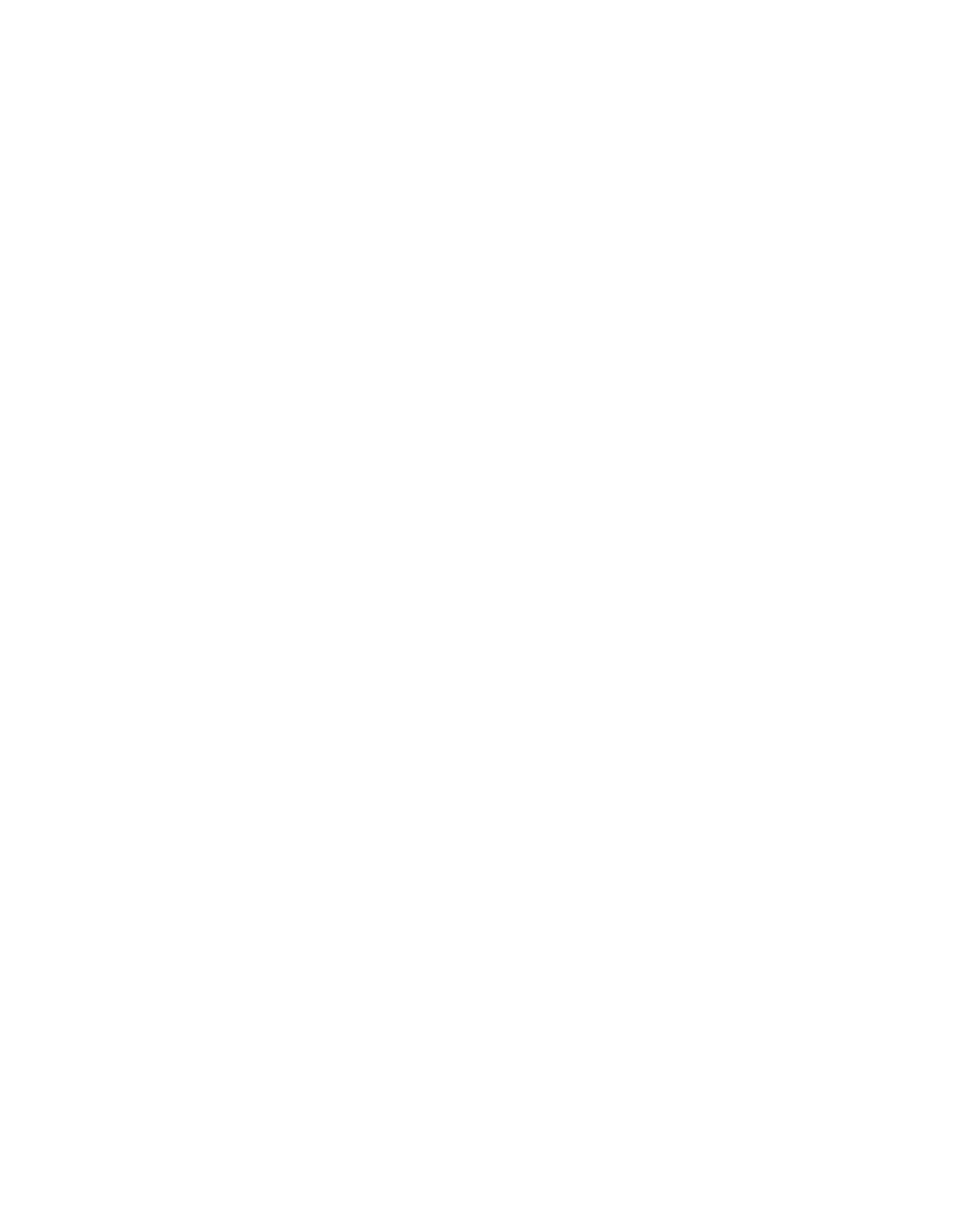# A S O U N D **INVESTMENT**

*F i n a n c i a l L i t e r a c y E d u c a t i o n i n O n t a r i o S c h o o l s*

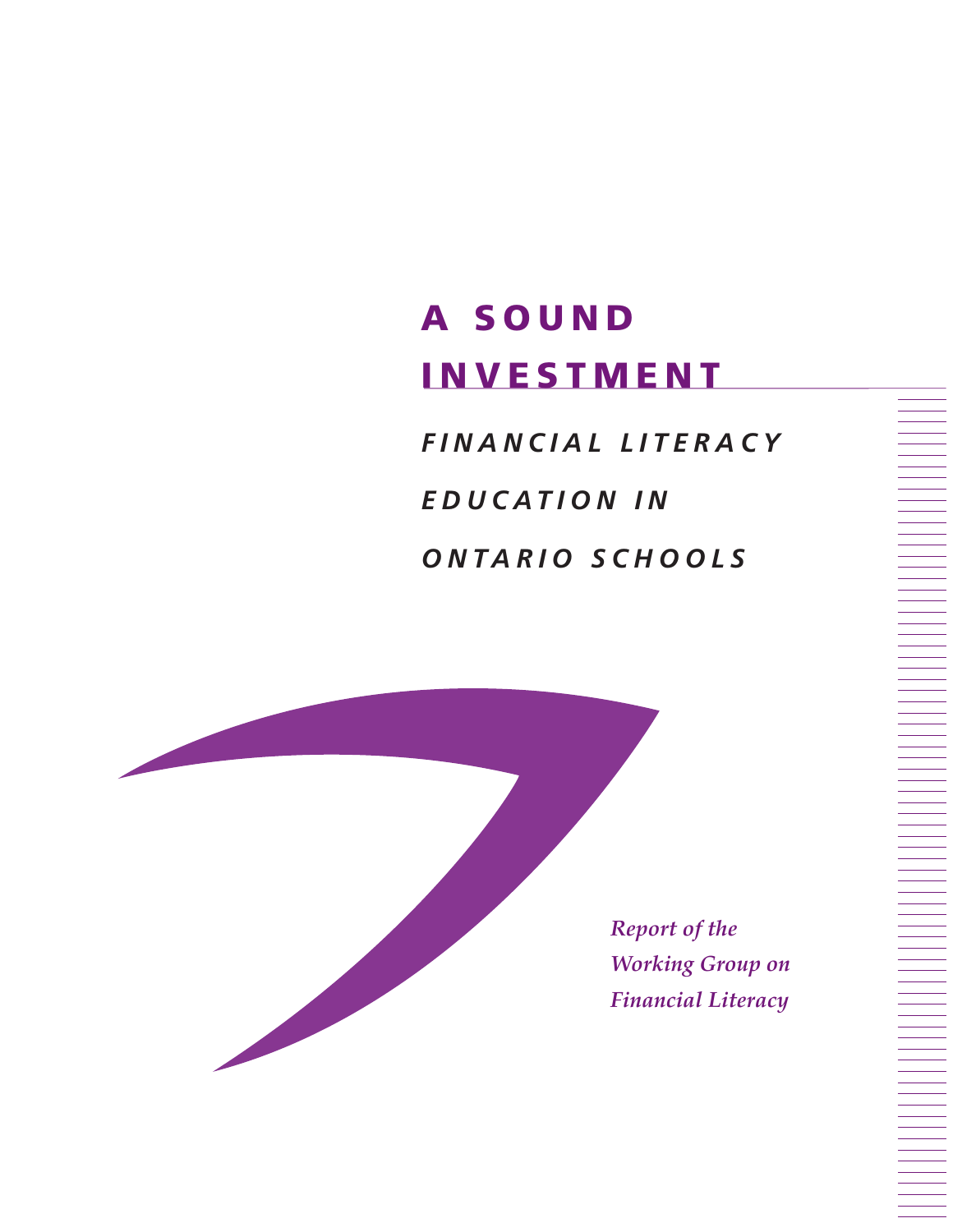October 20, 2010

Ms. Ruth Baumann (Chair) Curriculum Council Ministry of Education Mowat Block, 900 Bay Street, 22nd Floor Toronto ON, M7A 1L2

Dear Ms. Baumann:

We are honoured to have had the opportunity to chair the Working Group on Financial Literacy, and we are proud to submit our report  $-A$  Sound Investment: Financial Literacy Education in Ontario Schools – to the Curriculum Council.

Our shared vision has been to give students in Ontario the foundation they need to become competent and confident managers of their financial lives, and productive members of a modern technological economy. We believe that to equip Ontario students with the knowledge and skills needed for responsible financial decision making in the twenty-first century is also to equip them for success as involved and responsible citizens.

The Working Group consulted extensively with individuals and organizations throughout Ontario and around the world. We continually heard how enthusiastic people were about the McGuinty government's commitment to financial literacy education in our province's schools. The consultation process revealed the depth of people's belief that Ontario students must be prepared to meet the challenges of the modern economy, for the sake of their own security and well-being in the future as well as that of their families, their communities, and their province.

We understand that our work has been the first step in a complex and evolving process. We look forward to the next phase of the implementation of this initiative. Starting in fall 2011, students in Ontario will be learning to make informed choices and effective decisions about the use and management of money through the Ontario curriculum.

We wish to thank Minister of Education Leona Dombrowsky for her ongoing support, which enabled us to complete the task. We also extend a special thank you to former Education Minister Kathleen Wynne for her commitment to this initiative and for her faith and confidence in us.

It is with great pride in the hard work and dedication of the Working Group on Financial Literacy that we present this report to the Curriculum Council for consideration.

Respectfully,

Lecanna Pendergast

Leeanna Pendergast Tom Hamza

 $\tau$  Hz

MPP Kitchener-Conestoga President, Investor Educator Fund

"An investment in knowledge always pays the best interest." Benjamin Franklin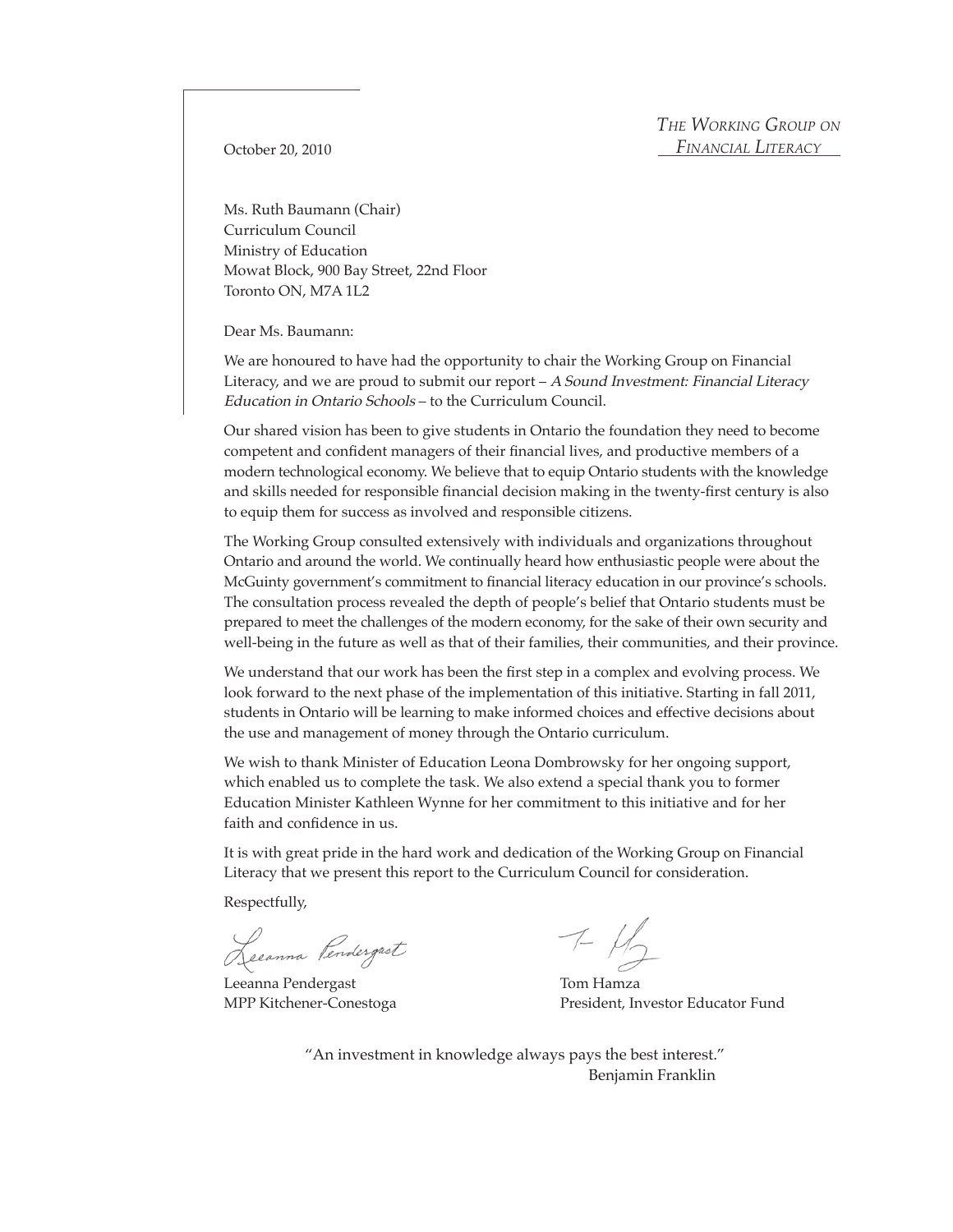# **CONTENTS**

| What is the current status of financial literacy education in the  |
|--------------------------------------------------------------------|
|                                                                    |
|                                                                    |
|                                                                    |
|                                                                    |
|                                                                    |
| APPENDIX A: Members of the Working Group on Financial Literacy  23 |
| APPENDIX B: Terms of Reference of the Working Group  26            |
|                                                                    |
|                                                                    |

Une publication équivalente est disponible en français sous le titre suivant : *Un investissement judicieux : L'éducation à la littératie financière dans les écoles de l'Ontario.*

This publication is available on the Ministry of Education's website, at www.edu.gov.on.ca.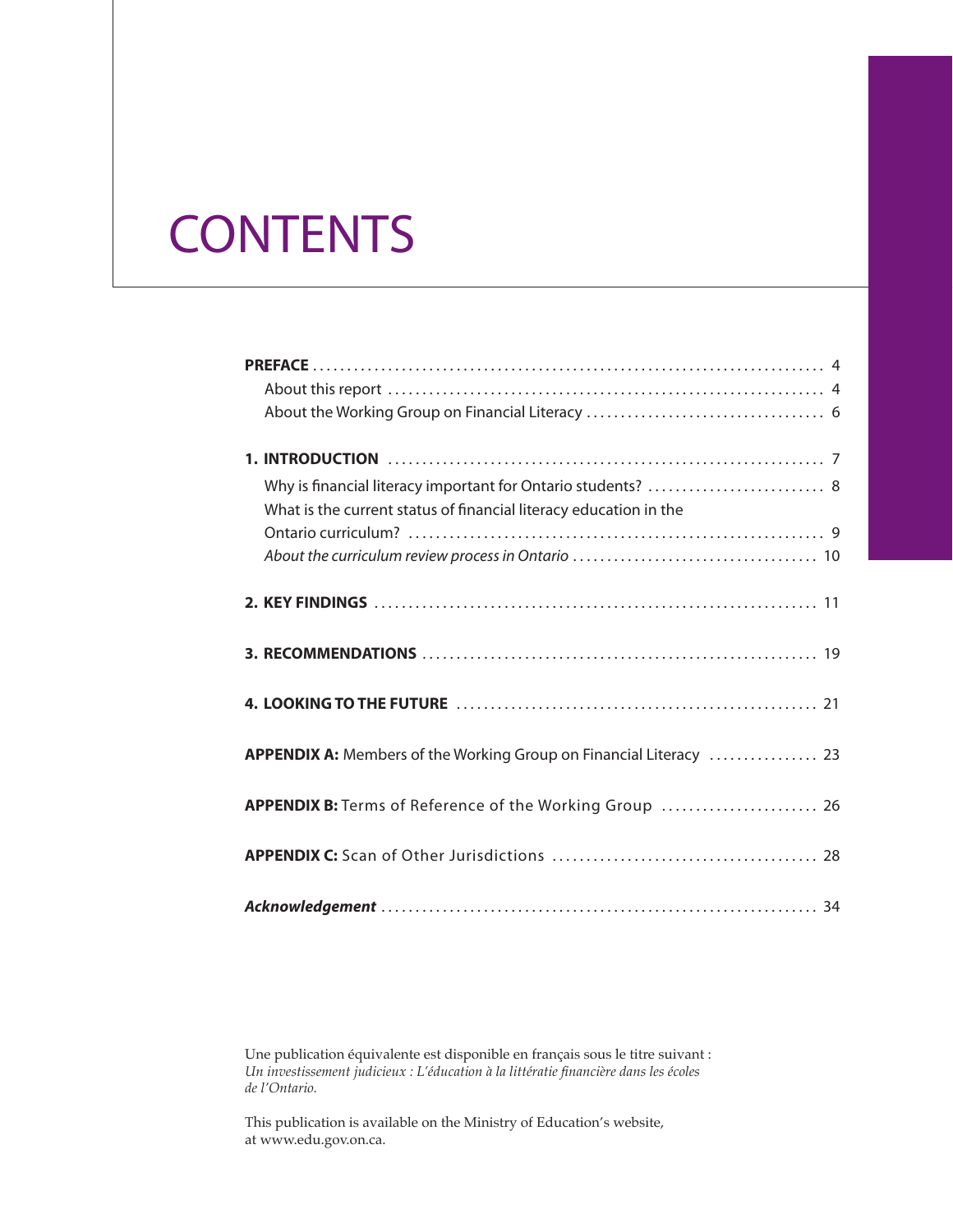# PREFACE

### **About this report**

The Working Group was convened at the request of the Curriculum Council to gather information and conduct consultations about ways to embed financial literacy education in the Ontario curriculum. This report presents the results of the Working Group's information gathering and consultations. It pulls together the key findings and recommendations that emerged as the Working Group:

# **Our Vision**

Ontario students will have the skills and knowledge to take responsibility for managing their personal financial well-being with confidence, competence, and a compassionate awareness of the world around them.

> The Ontario Working Group on Financial Literacy, 2010

- **explored financial literacy initiatives in other jurisdictions** – The Working Group reviewed strategies in place in Canada and around the world;
- **consulted with stakeholders** The Working Group held a focus group session with teams of participants representing various roles and positions in school boards<sup>1</sup> across the province. The Working Group also hosted focus groups with representatives of subject and division associations and other education organizations;
- **gathered responses to an online survey from students, parents, school boards, educators, other stakeholder groups, and interested members of the public** – The survey was posted on the ministry website in spring 2010;
- **heard presentations from and engaged in discussions** with researchers and other representatives with expertise in financial literacy from:
	- educational organizations;
	- other Canadian and international jurisdictions;
	- financial sector groups;
	- not-for-profit sector groups;
	- student groups.

The Working Group reviewed related briefs and papers submitted by the presenters in order to gather more information for the consultation process.

<sup>1.</sup> The term *school board* is used to refer to both district school boards and school authorities.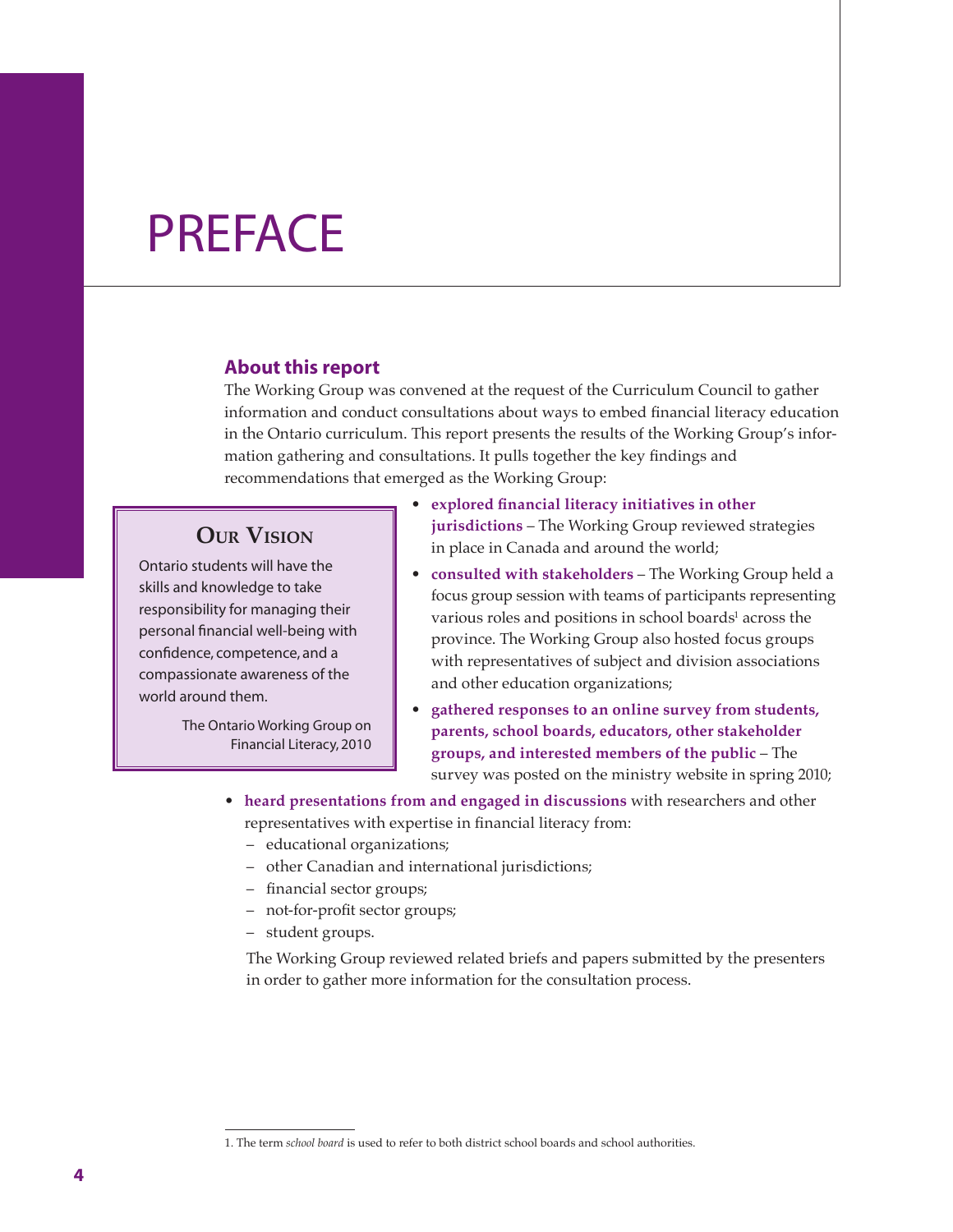One of the questions the Working Group asked all participants was: *Why is it important for Ontario students to be financially literate?* A broad and enthusiastic consensus emerged that:

• **Ontario students need to be financially literate to make more informed choices in a complex and fast-changing financial world.** With an understanding of the implications of their decisions and with the necessary problem-solving and criticalthinking skills, students will be better equipped to function in today's financial environment.

Financial literacy is a lifelong skill that may not have been fully recognized in the education of many students and is an important part of the broader concept of literacy.

– Comment from a teacher

Financial literacy education and an understanding of citizenship are important for everyone, especially our children.They need to make good, informed decisions based on the understanding of the consequences and outcomes.

– Comment from a parent

- **Financial literacy education provides a critical set of lifelong skills.** The skills that students acquire prepare them for life after graduation and will support the development of their economic security, health, and well-being throughout their lives – which in turn will contribute to the strength of our society as a whole.
- **Financial literacy can improve prospects for the success of every child.** All students are entitled to the opportunity to develop financial literacy as part of their education. Financial literacy will empower students to make informed decisions about their finances in the future, and will help to improve their confidence and self-esteem.
- **Financial literacy contributes to the development of knowledgeable, compassionate citizens.** Public education has a responsibility to transmit to students not only the knowledge and skills required for academic learning but also the habits of mind and heart that are necessary for good citizenship. Financial literacy education needs to provide an understanding of responsible, ethical, and compassionate financial decision making in order to contribute to meeting that goal.

The Working Group also found broad consensus for the idea that *financial literacy education must be a shared responsibility*. Government, school boards, teachers, students, parents, families, educational organizations, and community partners all have an important role to play.

This report identifies key priorities for action that will:

- build on current strengths and on resources already in place for teaching financial literacy;
- serve as a solid foundation for a more coherent approach to financial literacy education in Ontario schools.

With this approach, the young people of Ontario will be well prepared to undertake responsible economic and financial decisions and actions with confidence, competence, and compassion.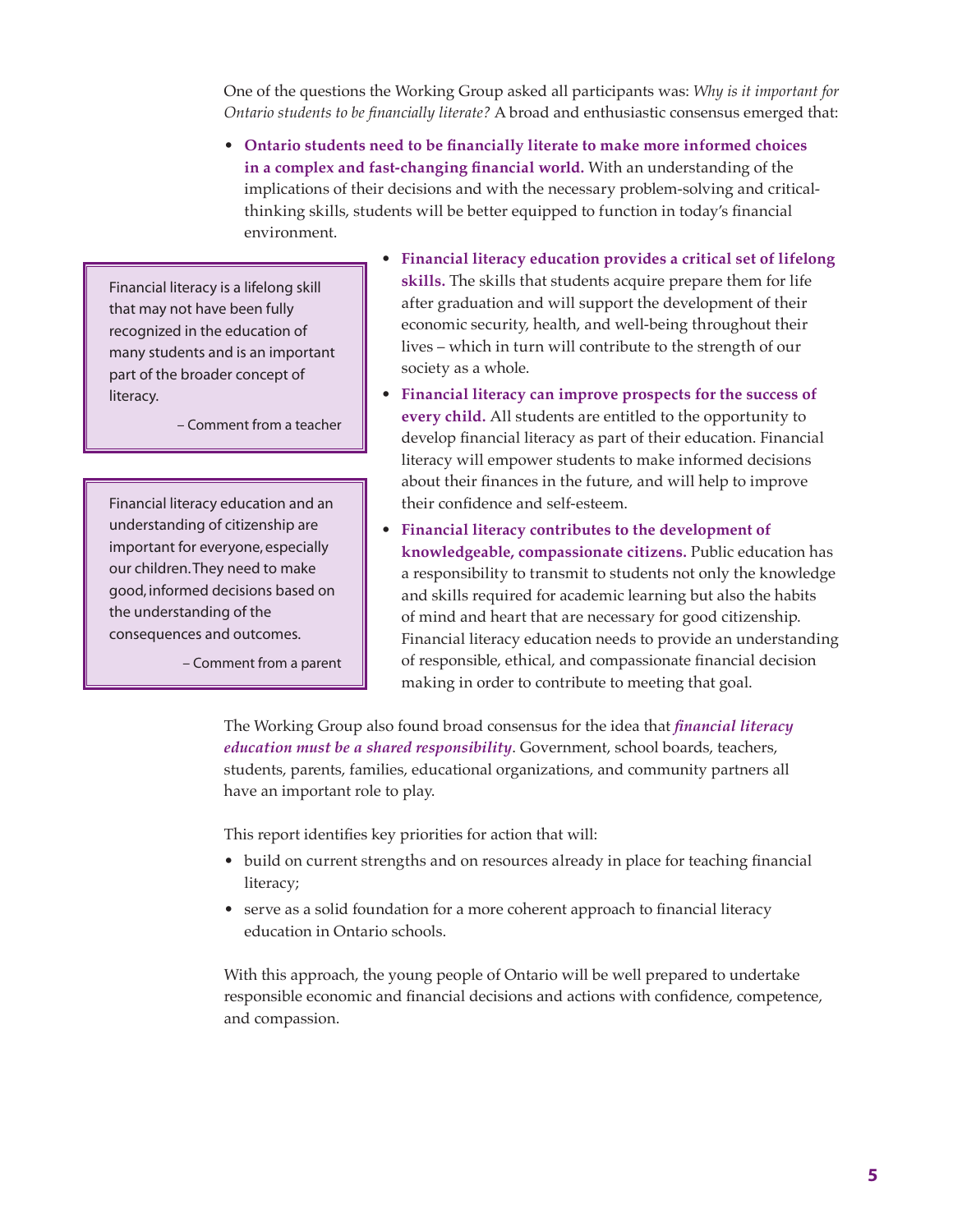# **About the Working Group on Financial Literacy**

The Working Group on Financial Literacy was convened at the request of the Curriculum Council in early 2010. Its role was to clarify the meaning of *financial literacy* and make recommendations to the Curriculum Council about the knowledge and skills required to support the development of financial literacy among Ontario students. Members have a broad range of skills and backgrounds in the fields of education and finance.

The Working Group on Financial Literacy has been guided by co-chairs Leeanna Pendergast, Parliamentary Assistant to the Minister of Finance and MPP for Kitchener-Conestoga, and Tom Hamza, President of the Investor Education Fund. The members of the Working Group include the following:

By including financial literacy in our publicly funded education system, we are giving our students the critical skills they need to navigate an increasingly complex global financial and economic system.

– Leeanna Pendergast, Co-chair, Ontario Working Group on Financial Literacy, MPP and Parliamentary Assistant to the Minister of Finance

Basic financial skills are a critical building block in every person's education. Integrating financial skills development throughout the curriculum ensures that Ontario students will have the knowledge to make effective decisions throughout their lives.

– Tom Hamza, Co-chair, Ontario Working Group on Financial Literacy, and President, Investor Education Fund

- **Janis Antonio**, Teacher, Huron-Perth Catholic District School Board
- **Ross Ferrara**, Business Department Head, Greater Essex County District School Board
- **Lawrence (Lorie) Haber**, Corporate director and private investor, former financial industry executive, and former corporate and securities lawyer and partner in a Toronto law firm
- **Gilbert Lacroix**, Elementary school principal, Conseil scolaire public du Grand Nord de l'Ontario
- **Terry Papineau**, Director, Service de formation professionnelle FARE, Centre franco-ontarien de ressources pédagogiques
- **Ian VanderBurgh**, Director of the Centre for Education in Mathematics and Computing, University of Waterloo
- **Claudine VanEvery-Albert**, Owner of Tewatatis Education Consultants, part owner of The Albert Group – Accounting, Business Management and Taxation, and member of the Six Nations Elected Council
- **Lynn Ziraldo**, Executive Director of the Learning Disabilities Association of York Region.

To read the Working Group members' biographies, see **Appendix A** of this document. To read the full Terms of Reference of the Working Group, see **Appendix B**.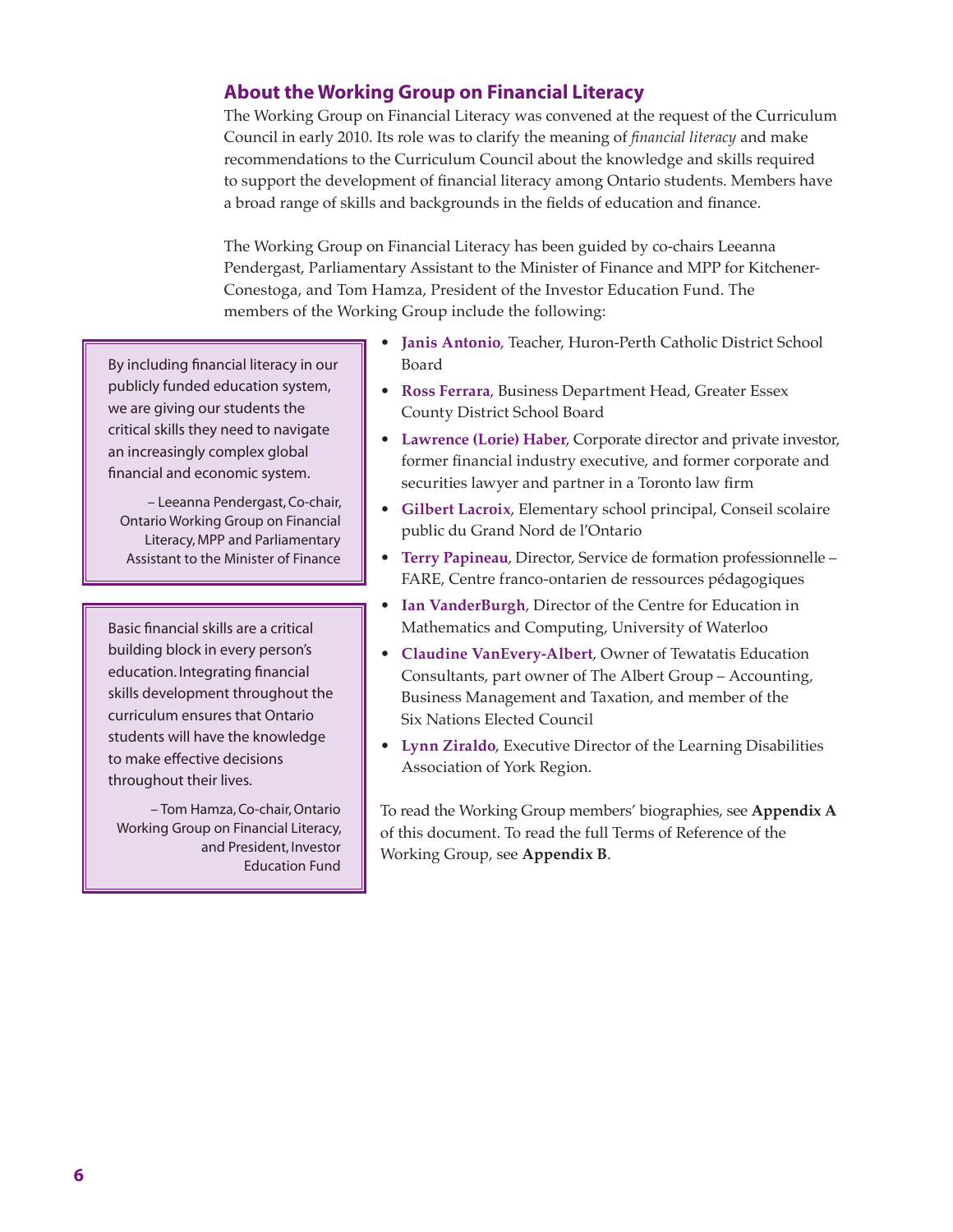# INTRODUCTION

We live in a world where financial decisions are becoming increasingly complex, and where ways of accessing financial products and services are multiplying rapidly. People need a wide range of skills and knowledge to make informed choices and to manage the risks involved.

It is in this context that financial literacy is capturing the attention of governments around the world. Citizens who have a solid understanding of financial basics are more likely to navigate safely and surely through today's complex financial world. This is as

*Financial literacy:* Having the knowledge and skills needed to make responsible economic and financial decisions with competence and confidence.

> *The Ontario Working Group on Financial Literacy, 2010*

true for young adults as it is for seniors. As the Organisation for Economic Cooperation and Development (OECD) reported:

*Financial education can benefit consumers of all ages and income levels. For young adults just beginning their working lives, it can provide basic tools for budgeting and saving so that expenses and debt can be kept under control. Financial education can help families acquire the discipline to save for a home of their own and/or for their children's education. It can help older workers ensure that they have enough savings for a* 

*comfortable retirement by providing them with the information and skills to make wise investment choices with both their pension plans and any individual savings plans.*

– OECD, *Improving Financial Literacy: Analysis of Issues and Policies*, 2005

The recent global recession underscored the importance of financial literacy. To put it simply, people need to broaden their knowledge of how to make informed financial decisions with the resources they have. They need to understand basic concepts such as saving, spending, and investing. It is also important that they have a basic understanding of economics and the flow of money in the global economy.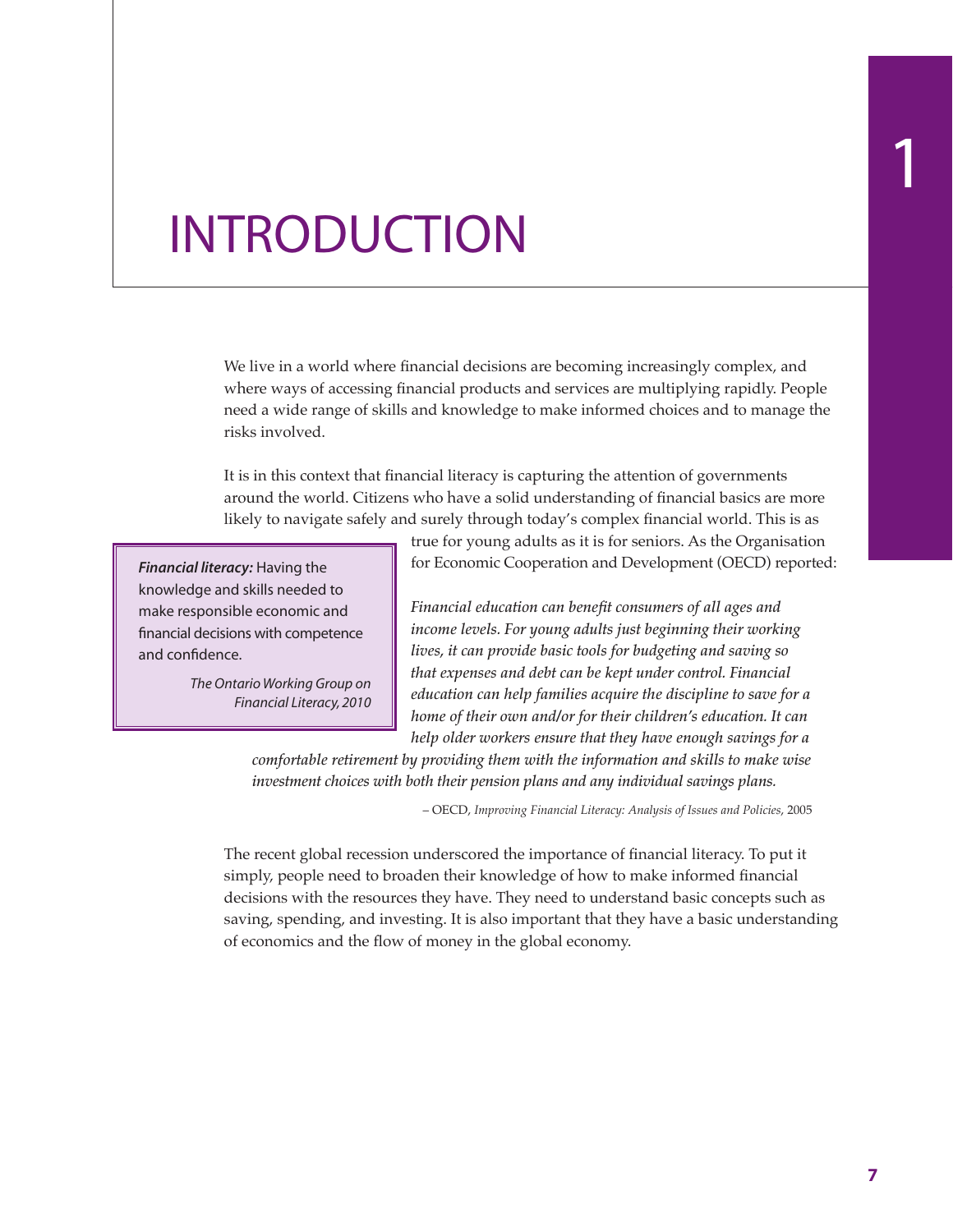# **Why is financial literacy important for Ontario students?**

Including financial education or personal finance in the school curriculum is one of the most efficient and effective ways to reach a whole generation at a national level.

> – Comment from the Financial Consumer Agency of Canada

After they graduate, students quickly take on more responsibility. They begin working, participate in apprenticeship programs, or attend college or university. Their financial security and well-being will depend in part on their skills in dealing with the increasingly complex world of finance.

Recent Canadian and international surveys indicate that the level of financial literacy among youth is low. For instance, a 2009 study by Youthography, commissioned by the Investor Education Fund, found that:

- only 28 per cent of students felt that they were knowledgeable about money and that they made good spending decisions;
- in response to questions about specific financial topics, students assessed their own knowledge as being low, and 57 per cent felt that schools should provide them with information on managing money and personal finance;
- only 38 per cent of students felt prepared to manage their money after graduation.

Many students said that they would welcome and benefit from more education in this area.

In view of these circumstances, it is essential to ensure Ontario students have the opportunity to improve their financial literacy. Promoting financial literacy is an important part of the new Open Ontario plan to build a well-educated workforce and prepare the province for a more prosperous future. A solid foundation in personal finance will help students plan for personal success – however they may define it.

# Did you know?

- Although 95 per cent of teenagers in 2008 understood what a budget is, only 21 per cent of them used a budget and were able to stick to it.
- 54 per cent of teenagers indicated that they would not pay their credit card off in full each month.
- 39 per cent of teenagers ranked"how to save money"as the most important topic to learn about. The topic that ranked second (for 20 per cent of students) was"how to use bank accounts".
- Teenagers said they wanted to learn about money through interactive means.Twenty-seven per cent indicated that taking a class in school was their first choice, 22 per cent ranked interactive exercises with friends as their second choice, and 15 per cent ranked interactive exercises with parents as their third choice.

*Source:* Credit Canada, National survey of parents and teenagers about financial education, 2008. Released in conjunction with Credit Education Week 2008: Teens Talk About Money. Sponsored in part by the Ontario Association for Credit Counselling Services.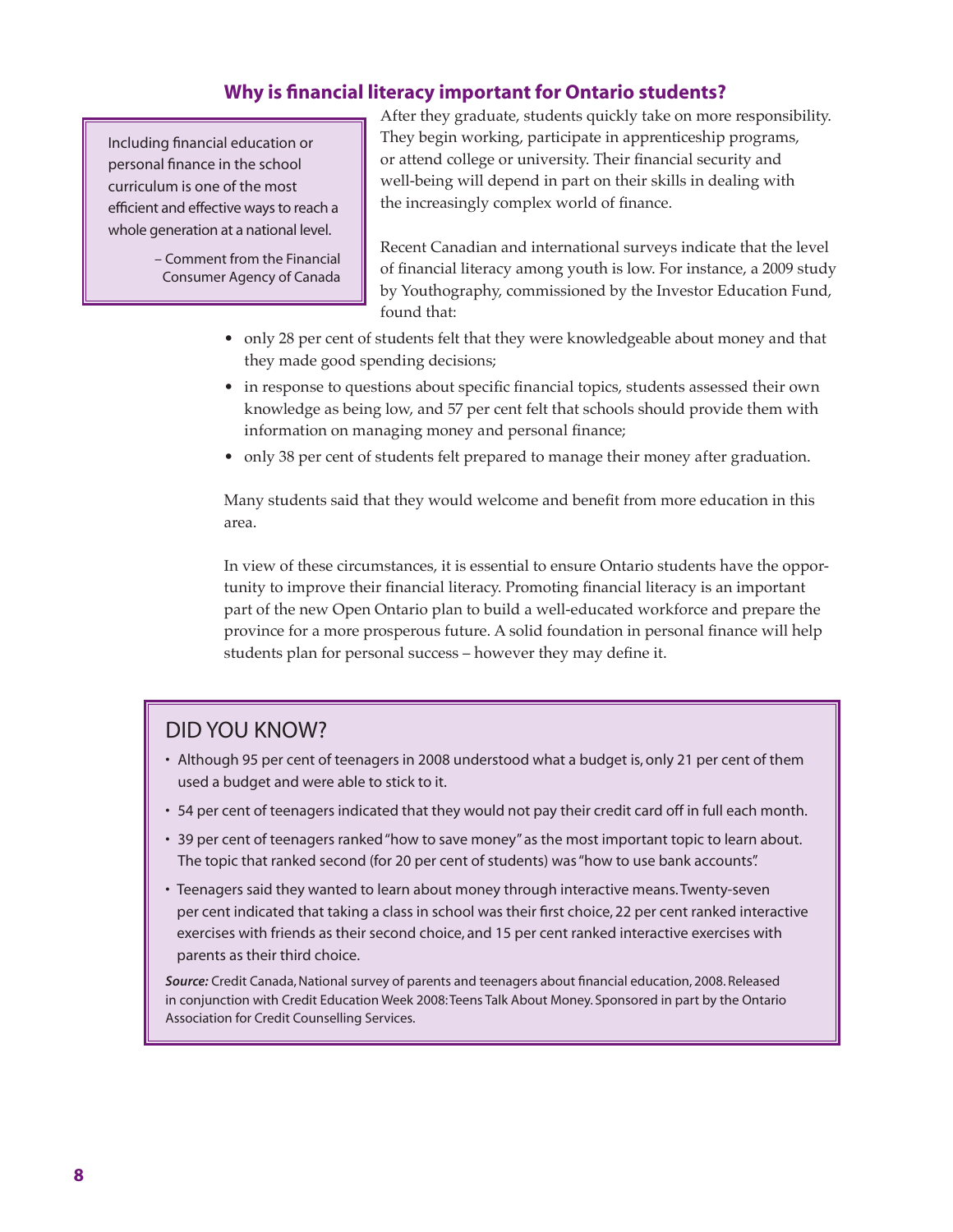# **What is the current status of financial literacy education in the Ontario curriculum?**

The current elementary and secondary curriculum in Ontario provides many opportunities for students to learn about financial literacy topics.

At the elementary level, in mathematics, students develop skills in problem solving and an understanding of numbers, quantity, proportional relationships, and equations. Through their exploration of media in the language curriculum, they develop the critical thinking and analytical skills that they will require as citizens and consumers. In social studies, they learn how decisions about the use of available resources contribute to the well-being of families and communities.

At the secondary level, the skills and concepts associated with financial literacy are addressed most frequently in the curriculum for business studies, Canadian and world studies, guidance and career education, mathematics, and social sciences and humanities. In these and other disciplines, financial topics may be the focus of several expectations or of a section within a course or the focus of an entire course. In addition, cooperative education and other work experience programs, as well as Specialist High Skills Major programs, offer secondary school students opportunities to apply their learning about financial literacy topics in real-world employment settings.

It is clear, then, that many Ontario students already have opportunities to acquire some of the fundamental skills needed for financial literacy. The challenge is to find the most effective ways to build on the existing foundation in order to strengthen the financial literacy of all students in Ontario schools.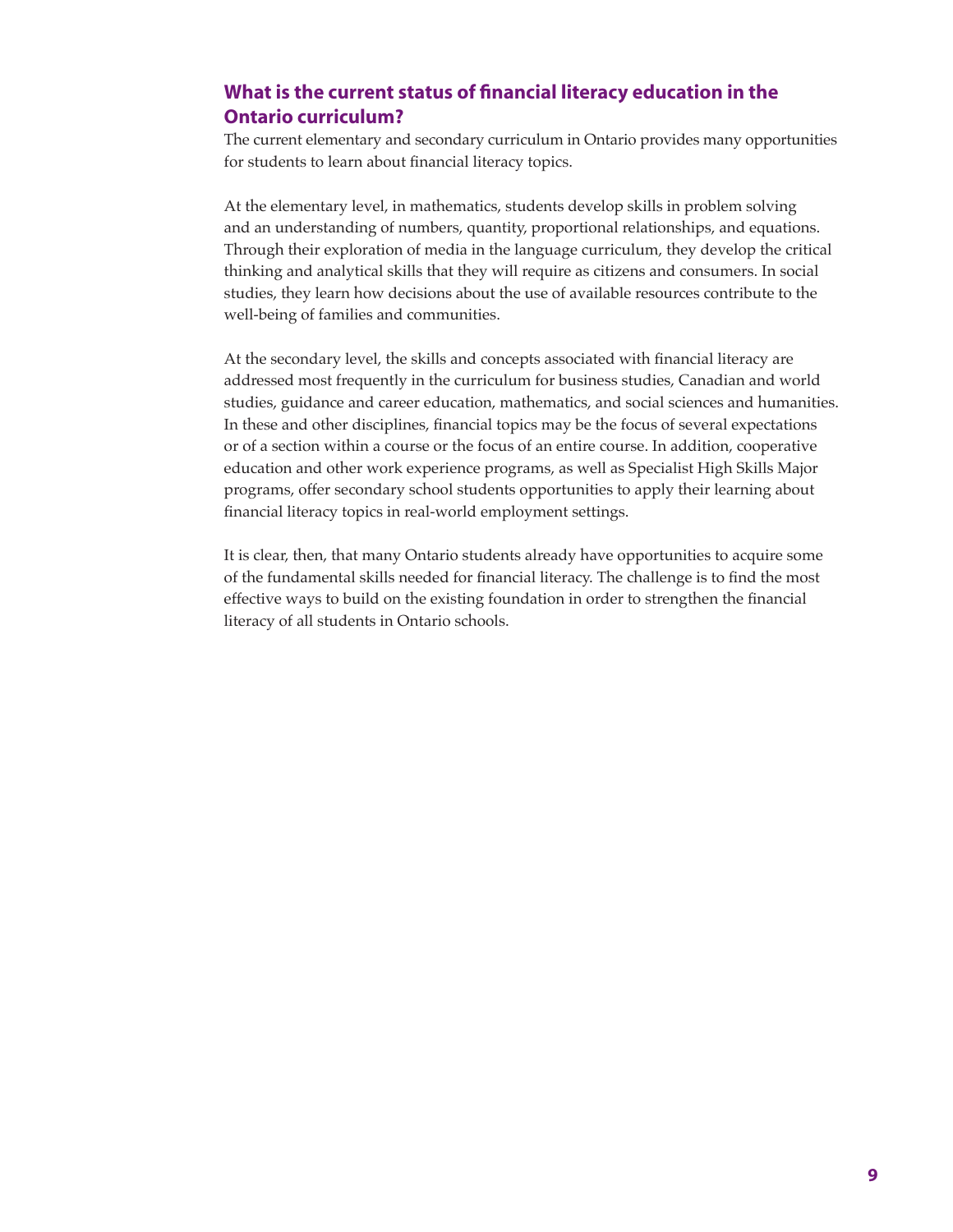# About the curriculum review process in Ontario

The Ministry of Education has established three core priorities to focus its work in reaching every student.These priorities are high levels of student achievement, reduced gaps in student achievement, and increased public confidence in publicly funded education.

In 2003, the ministry introduced a curriculum review process that supports the three core priorities. The curriculum policy document for every subject is reviewed and revised on a seven-year cycle, to ensure that the curriculum remains current, relevant, and age-appropriate.

The review is based on extensive research and consultation with students, parents, teachers, administrators, faculties of education, other ministries, colleges, universities, and other stakeholders. It includes the work of writing teams comprising educators with specialized subject expertise from across Ontario, and is extensively checked for accuracy and for adherence to principles of equity and inclusive education, inclusion of environmental education, and recognition of Aboriginal perspectives.

Some of the changes introduced as a result of recent curriculum reviews include the following:

- an increased emphasis on coherence of learning and skills across subjects and grades
- the addition of examples and other features designed to assist teachers in lesson preparation and planning
- the provision of additional information to assist teachers in supporting English-language learners and students with special education needs, in using information and communications technology, and in other important aspects of program planning and classroom instruction
- the embedding of expectations that allow students to develop literacy, numeracy, and critical thinking skills in all subjects
- the alignment of curriculum expectations with ministry policy in areas such as:
	- environmental education (*Acting Today, Shaping Tomorrow: A Policy Framework for Environmental Education in Ontario Schools, 2009*)
	- Aboriginal education (*Ontario First Nation, Métis, and Inuit Education Policy Framework, 2007*)
	- equity and inclusive education (*Realizing the Promise of Diversity: Ontario's Equity and Inclusive Education Strategy, 2009*)
	- French-language education (*Politique d'aménagement linguistique de l'Ontario pour l'éducation en langue française, 2004*)
	- safe schools and progressive discipline (*Caring and Safe Schools in Ontario: Supporting Students With Special Education Needs Through Progressive Discipline, Kindergarten to Grade 12, 2010*)
	- supporting students with special education needs (*Education for All: The Report of the Expert Panel on Literacy and Numeracy Instruction for Students With Special Education Needs, Kindergarten to Grade 6, 2005*)
	- assessment, evaluation, and reporting (*Growing Success: Assessment, Evaluation, and Reporting in Ontario Schools, 2010*)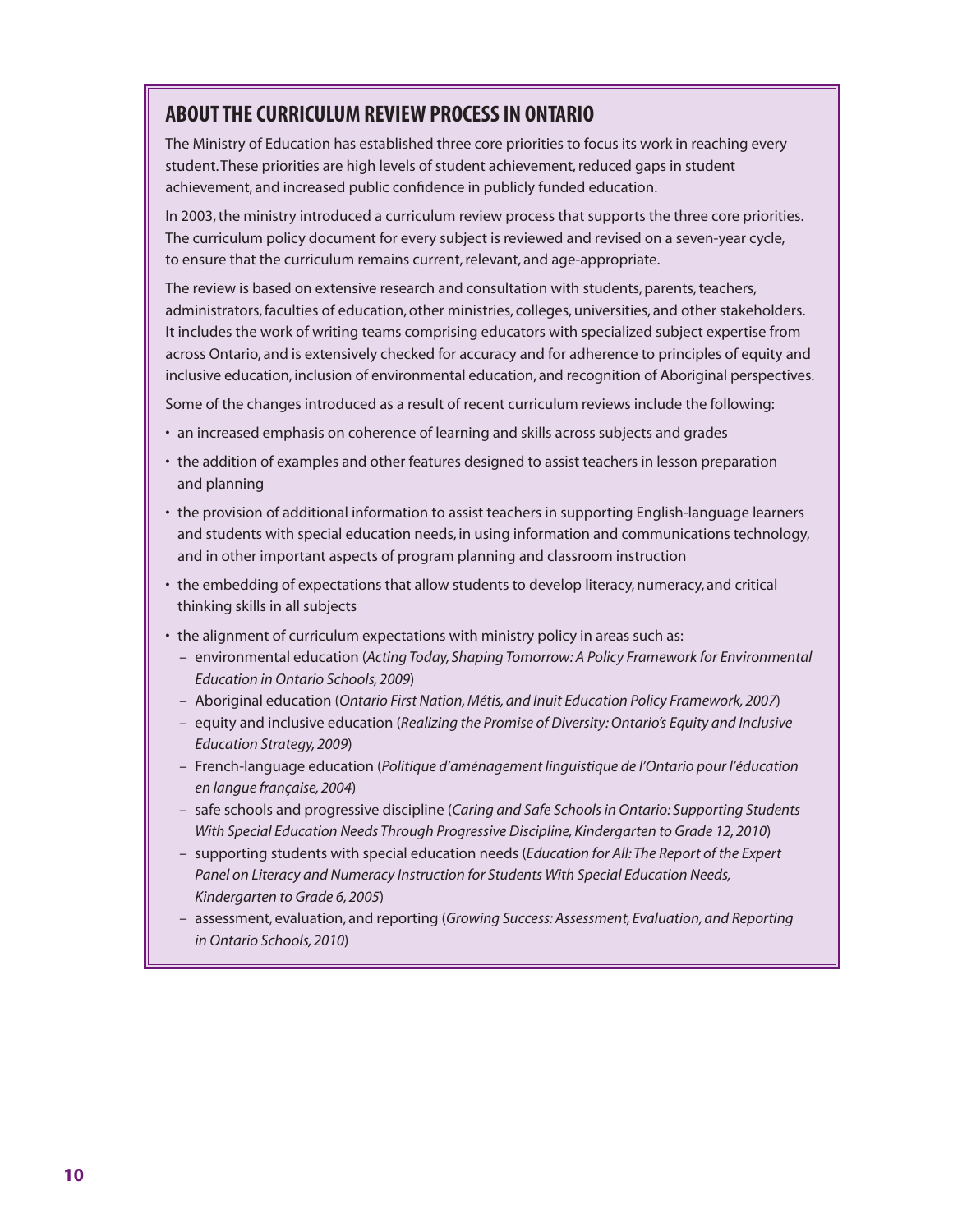# KEY FINDINGS

The Working Group gathered input on financial literacy education from a range of sources, as detailed on page 4. To summarize, these included:

As I prepare to leave high school, I have to investigate how to apply for loans and what steps I need to take. It would be great for future students to learn about this in school, with guidance and knowledge from teachers!

– Comment from a student

- presentations from representatives of educational organizations and individuals with expertise in financial literacy;
- focus groups with educators, student groups, parent groups, and other stakeholder groups;
- a public survey on financial literacy education;
- research about approaches and strategies in place in other jurisdictions.

The key findings from all of these sources and processes are outlined below.

# **The importance of financial literacy education in supporting success for all students**

**There is an overwhelming consensus among all stakeholder groups, including students, teachers, parents, and the business community, that financial literacy is an essential lifelong skill. All groups agreed that it is critical for students to develop the financial knowledge, skills, attitudes, and behaviours that will help them make sound financial decisions today and throughout their lives.**

Stakeholders expressed a high degree of enthusiasm for financial literacy education and saw a high degree of relevance in it for today's students. They identified financial literacy as a lifelong skill that will help with sound money management, responsible financial decision making, and planning for the unexpected.

The information gathered through all methods of consultation supported enhancing financial literacy in the existing Ontario curriculum. Only in this way is it possible to ensure that every student in Ontario will have the benefit of acquiring financial knowledge and skills in a sequential, age-appropriate manner. Learning will deepen as students proceed through their school years.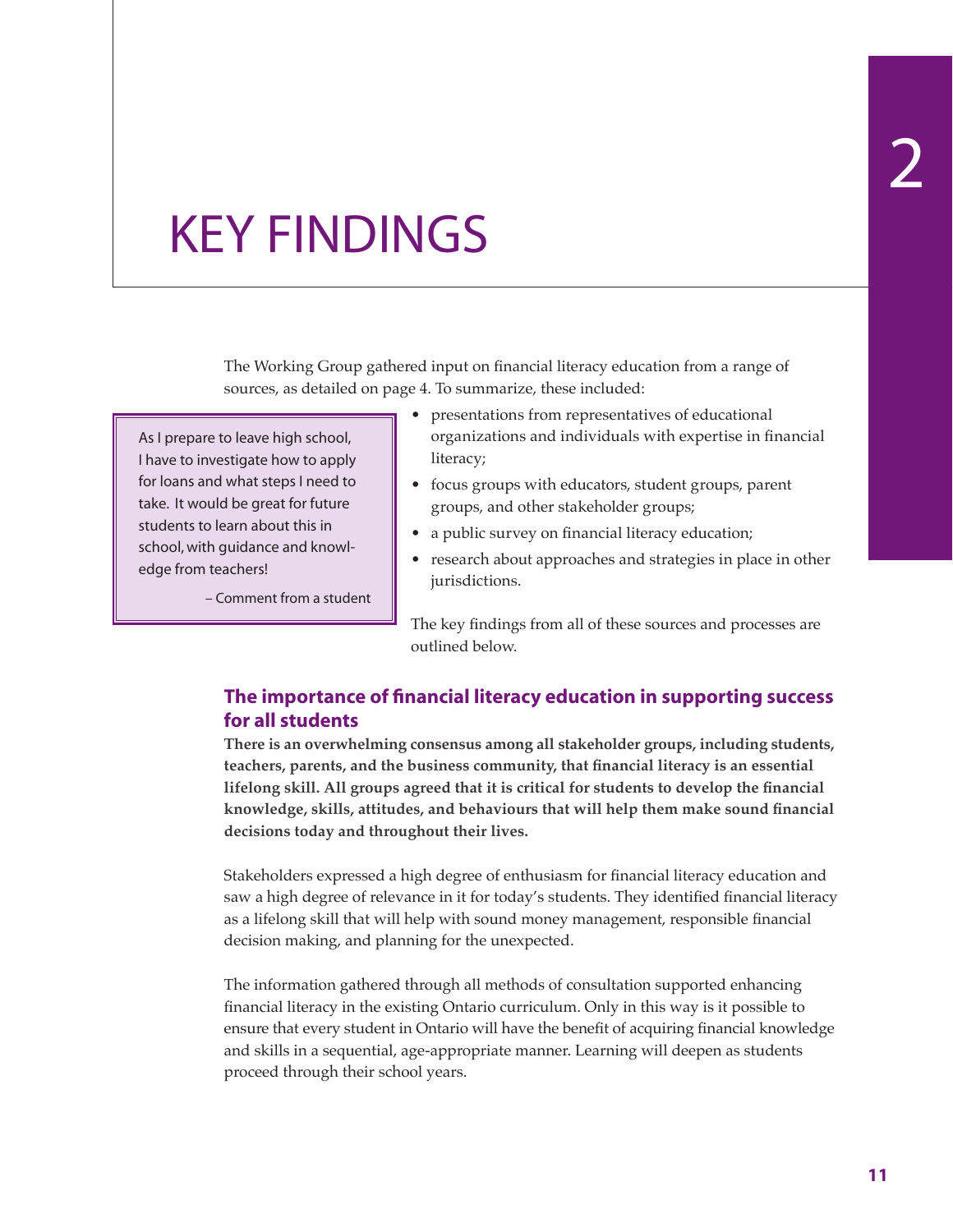In addition, embedding learning about financial literacy in existing mandatory courses will help students develop critical thinking skills related to financial decision making in a meaningful context (e.g., financial education embedded in the compulsory Grade 10 career studies course would relate to real issues affecting students as they plan for life after secondary school).

The Working Group found that financial literacy education in most jurisdictions is integrated in the curriculum from Grade 4 to Grade 12. Some jurisdictions begin teaching financial literacy topics in the primary grades, maintaining that earlier exposure is key to building foundational knowledge.

## **The potential for financial literacy education to address social inequities**

**Financial literacy education can help address information gaps that contribute to the**  *financial exclusion***\* of many groups. Financial literacy education provides access for**  *all* **students to important financial knowledge and skills.**

The Working Group heard from parents and educators that financial education has the potential to address social inequities if it succeeds in reaching all students. In order to succeed, programs must be sensitive to the diversity of socio-economic and cultural contexts or situations represented among students' families, and must also involve differentiated instructional strategies that meet the learning needs of diverse students. Some students may require supports tailored to their individual needs, so that they can be engaged in and empowered by their learning.

Students with special education needs will need to have financial literacy concepts explicitly taught, using real-life examples, simulations, and concrete exercises to get practice. Financial literacy instruction is very important for students with special education needs so that they are equipped with the skills to critically assess information from many sources. For students with special education needs, goals related to financial literacy could be part of their transition planning.

> – Comment from a parent organization

For example, some students with special education needs may require, as part of their Individual Education Plan (IEP), certain accommodations or assistive technology to support them in learning. Some students who are newcomers to Ontario may require additional support as they acquire English-language skills and as they learn about processes related to Canadian financial systems that may be unfamiliar to them.

What the Working Group heard in this regard aligns with Ontario's existing equity and inclusive education policy. In Ontario schools, all students, parents, and members of the school community need to feel respected, valued, and included.

<sup>\*</sup> *Financial exclusion* describes individuals who do not have adequate access to mainstream financial services and products. Low income may result in greater risk of financial exclusion. Consequences of exclusion include higher costs for credit, increased exposure to predatory practices, and vulnerability to uninsured risks. (Adapted from *Why Financial Capital Matters: Synthesis Report on Canadians and Their Money*, SEDI / Financial Consumer Agency of Canada, 2006.)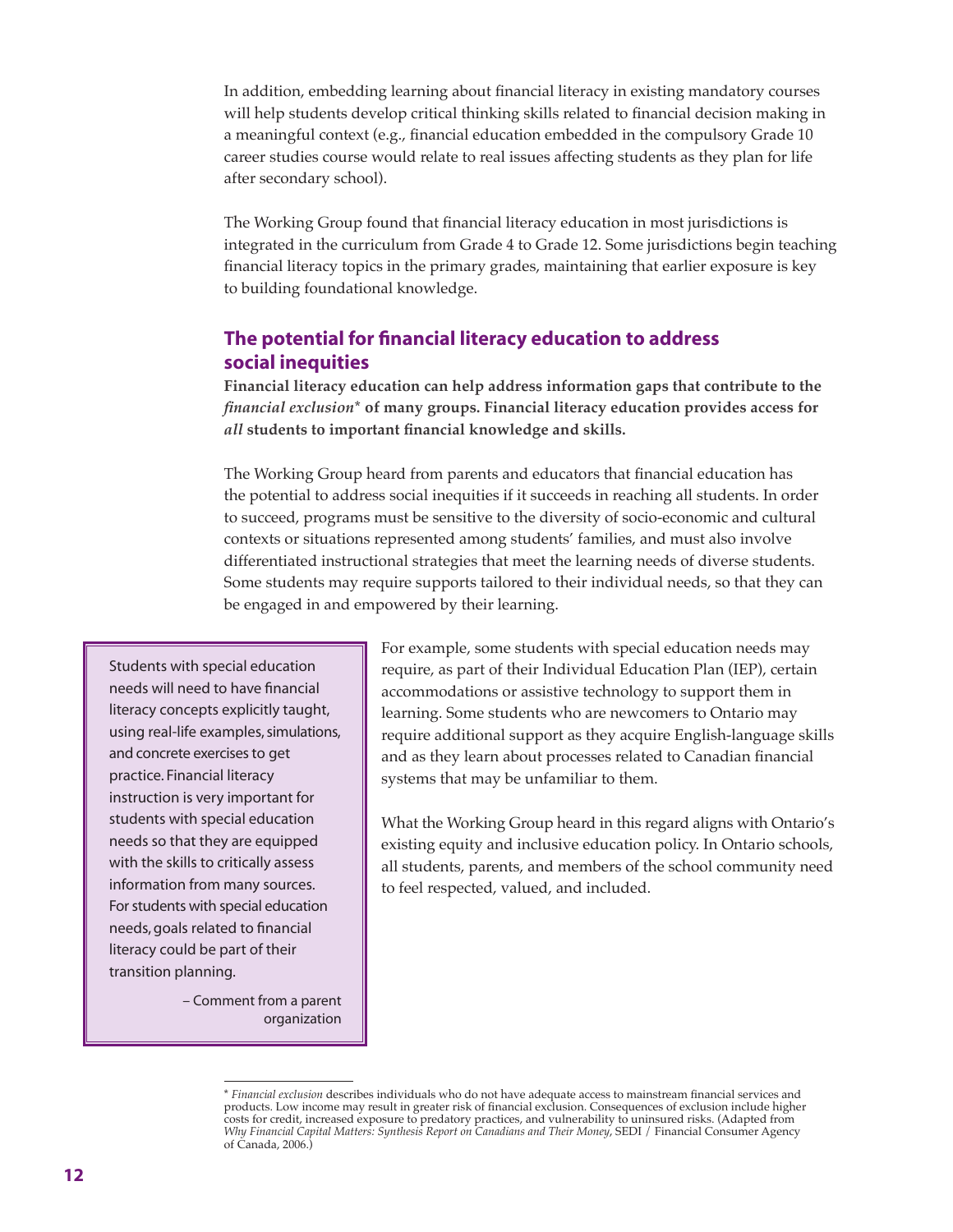# **The need to focus on core content and competencies for financial education**

**There is widespread agreement on the importance of financial literacy education and on many of the key topics that should be included. The development of core competencies for financial literacy continues to be the focus of research in a number of jurisdictions in Canada and around the world.**

The Working Group found significant agreement as to the **specific topics** that need to be covered in financial education programs. They include understanding:

- **the concepts of income, money, earning, saving, spending, investing, budgeting, credit and borrowing, risks and rewards, compound interest, pensions, insurance, taxes, and planning ahead;**
- **how the financial system works;**
- **the difference between wants and needs;**
- **consumer awareness and advertising;**
- **fraud and its consequences;**
- **future consequences of financial decisions;**
- **how to plan for life after high school.**

It was also noted that a significant number of learning expectations now in the Ontario curriculum relate in some way to these financial topics. The Working Group heard that it would be important to build on these existing linkages.

The Working Group heard that some jurisdictions have identified **a set of core financial competencies** essential for a person to be financially literate. One jurisdiction included competencies in the following areas: **earning, spending, saving, borrowing, and "protecting yourself"**.

## **The need to support teachers in the classroom**

**Teachers indicate that support to increase their knowledge of financial literacy topics would build their confidence and encourage more exploration and learning in the classroom. This support could include both professional training and resources.**

Through the consultations, the Working Group heard that some Ontario teachers will require professional development to build their knowledge as it relates to financial literacy. Professional learning is important in building teachers' capacity to implement financial literacy education effectively and with confidence.

I think so many people – myself included – don't feel we do this [handle money] properly in our own lives, so we would need the tools to confidently teach the proper information to our students.

– Comment from a teacher

In some schools, teachers in certain subject areas, such as business studies, career studies, economics, family studies, and mathematics, have already developed a range of professional knowledge and skills, as well as subject-specific, curriculum-linked resources. These teachers consistently expressed a great willingness to share their expertise with other teachers in their own and other schools.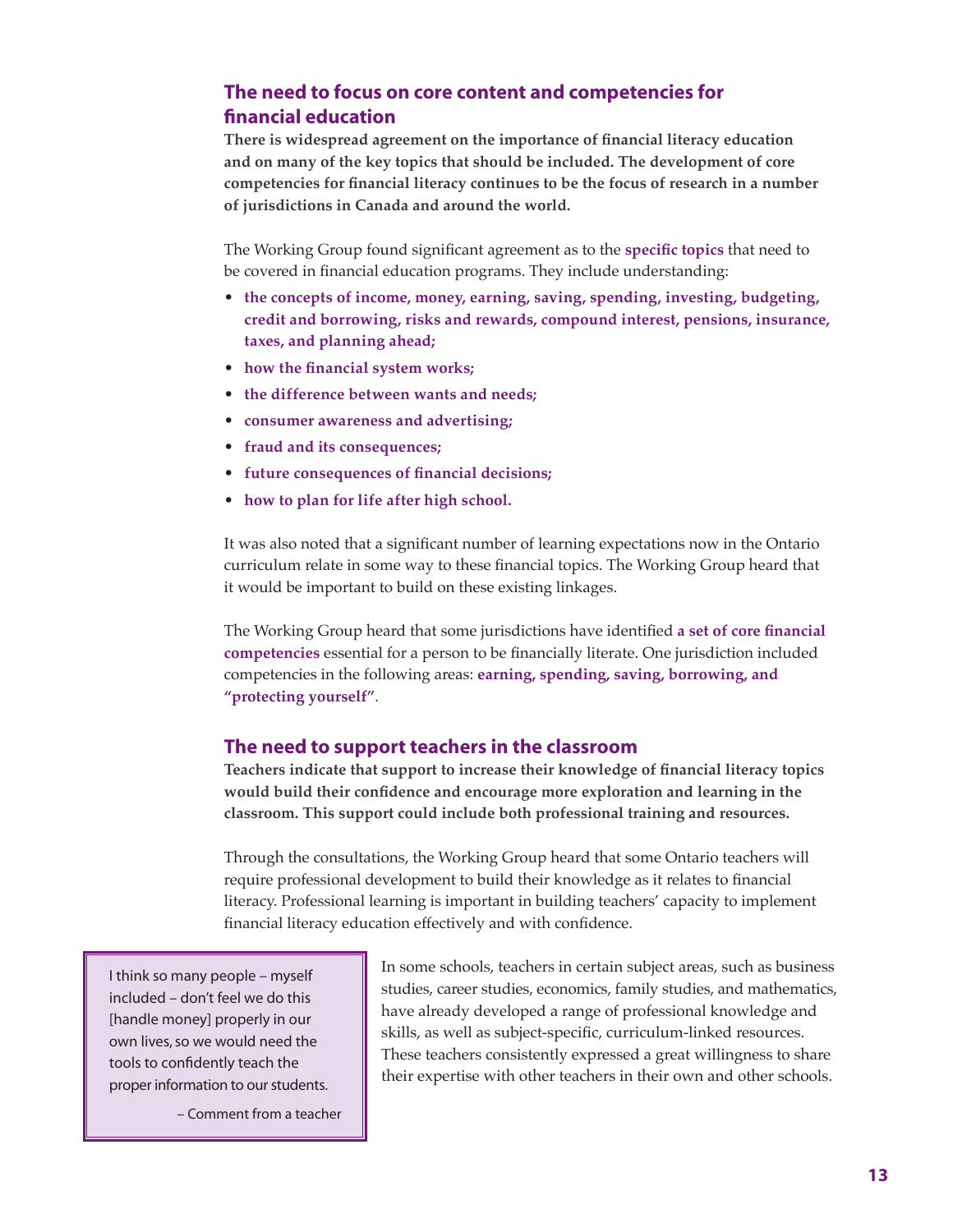The Working Group also learned that teachers would welcome – and that students would benefit from – external resources that bring real-life experience into the classroom, such as guest speakers and presenters. In general, there was broad consensus that making connections to the real world and real-life experience would help to engage students in their learning about financial decision making.

### **Helping teachers identify opportunities for integrated learning**

The teaching of financial literacy topics in an integrated way can take many forms. For example, in the Media Literacy portion of the language curriculum in Grade 5, students may be analysing the messages in, and the effectiveness of, various media texts. The teacher might design a student inquiry project that draws on expectations from the Grade 5 language, mathematics, and arts curriculum documents. During the project, students could discuss how the media messages for a specific product relate to their needs and affect their wants; compare the pros and cons of various versions of similar products available in their community; calculate the cost of purchasing and maintaining a selected version of the product; consider the consequences that purchasing the product might have on a given monthly budget; and produce a visual or media arts representation that promotes the product as a desirable choice for other consumers. Learning opportunities such as this allow students to explore a number of financial literacy topics – in this case, wants versus needs, and consumer awareness and advertising – and to apply concepts of money, spending, and budgeting while building literacy, numeracy, inquiry, and creative skills.

Opportunities for integrated learning at the high school level may occur through programs such as the Specialist High Skills Major. In this program, students study a package of courses that support deeper understanding of, and provide experiential learning in, a particular industry or sector.

#### **Developing resources for teachers**

The Working Group found that building a solid foundation of teacher resources was an important consideration in other jurisdictions. These jurisdictions:

- provided supports for professional learning;
- engaged schools in action-research projects that helped develop resources to support implementation;
- developed curriculum-linked resources.

Teachers surveyed indicated that tools to support program planning would be helpful. In Manitoba, for example, the Ministry of Education developed a "learning map" in consultation with the Canadian Foundation for Economic Education. The learning map sets out a continuum of financial skills and knowledge across the grades. Teachers know what students have learned in previous grades and what they will study afterwards. The continuum helps teachers create linked programs of study for their students, building on lessons learned from one year to the next.

The Working Group heard that teachers would welcome resources on integrated learning that would complement and build on their own subject-specific knowledge. Such resources could take a cross-curricular approach, connecting financial literacy to the big ideas in given subjects for each grade. Alternatively, opportunities for financial literacy education in the curriculum expectations for all subjects and disciplines could be identified in a "scope and sequence" document.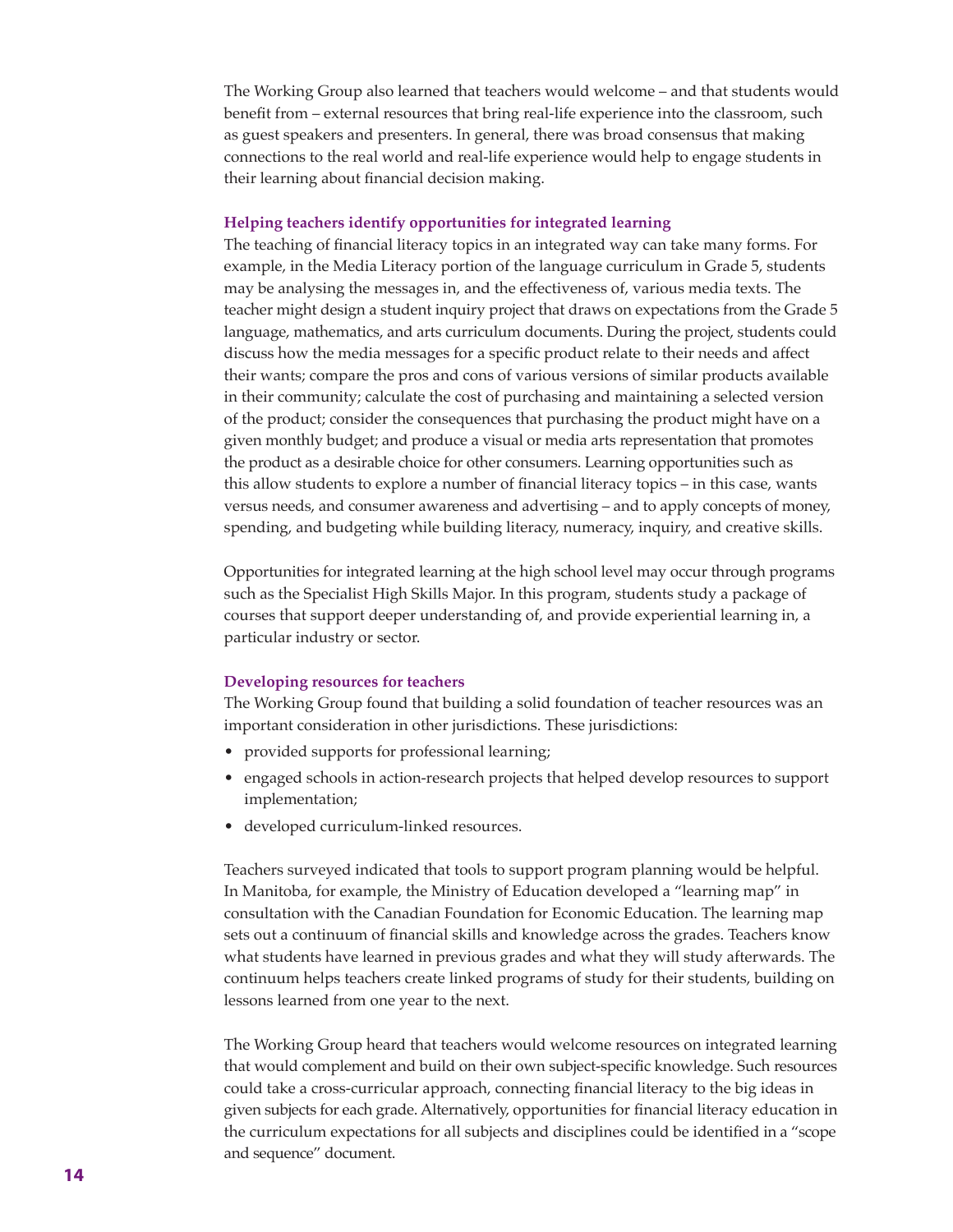#### **Professional learning for practising teachers**

The Working Group noted that teachers appreciate job-embedded learning and opportunities for collaboration and planning. Teachers stressed the value of well-designed professional learning that is focused on the presentation of content, teaching strategies, and tools and resources that enable them to see what best practices look like in the classroom (teachers cited the EduGAINS website and atelier.on.ca as examples). Professional learning could

Providing financial literacy from an early age and through various channels throughout the life course can help reinforce key messages and develop positive financial behaviours.

> – Comment from Social and Enterprise Development Innovations (*SEDI*)

be offered through providers such as subject/division associations, or in the form of workshops or courses for additional qualifications.

#### **Professional learning for pre-service teachers**

The Working Group also heard that professional learning opportunities are important to teachers in pre-service programs. Further consultation with faculties of education and other faculties in both universities and colleges would be important in preparing teacher candidates to teach financial literacy. It may also be important to explore other opportunities for collaboration across different faculties to support pre-service candidates as they develop their skills.

### **The importance of measuring progress**

**Establishing clear measures of progress is important in assessing the effectiveness of educational initiatives, including the financial literacy education initiative.** 

Student achievement of expectations relating to financial literacy education topics embedded in the Ontario curriculum will be assessed and evaluated according to policy outlined in the ministry policy document *Growing Success: Assessment, Evaluation, and Reporting in Ontario Schools, 2010*. As noted in the policy, teachers must assess, evaluate, and report on how well students achieve the expectations in the curriculum.

The Working Group heard presentations from a number of educators and academics who recommended developing ways to measure the progress of financial literacy implementation. These could include further research to support the development of indicators for school boards and schools to use in monitoring and assessing their progress in implementing financial literacy education.

## **The importance of engaging and consulting with teachers, students, parents, families, and other key stakeholders**

**Ongoing consultation and communication with stakeholders is vital to the success of the financial literacy initiative. So is collaboration across government, not-for-profit organizations, and the private sector.**

The Working Group heard that teachers would value access to community partners to inform the development of instructional strategies that are engaging and relevant. It is also important that teachers have opportunities to maintain a dialogue with other teachers, students, parents, and families about financial literacy.

Supervisory officers, school board officials, and school principals need to be involved in the dialogue about financial literacy. They might also invite input from the broader community on the topic.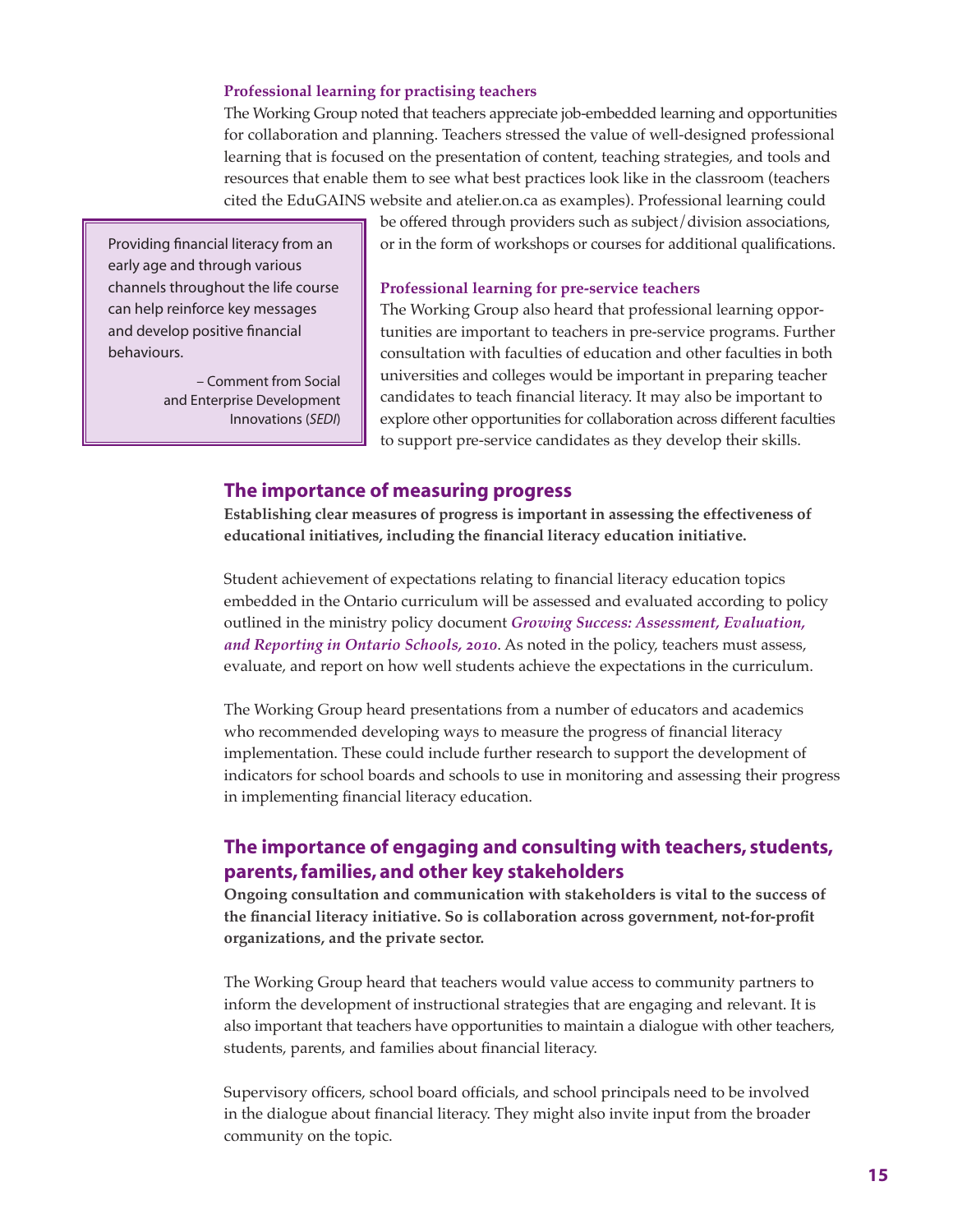It was felt that the home was the primary source in which students acquire attitudes and values on financial literacy.Therefore, parent engagement is crucial to this process.

– Comment from Colleges Ontario

To support the success of a financial literacy initiative in Ontario schools, it will be vital to:

- raise awareness of the initiative among students, parents, families, and the wider community;
- invite parents and families to be partners in the ongoing development of their children's financial literacy education.

In the data collected, the home was cited as the primary source of knowledge, skills, and attitudes about financial matters. In the

online survey, parents stressed the importance of their role in developing their children's financial literacy. They also connected financial literacy with consumer awareness and informed citizenship.

### **The importance of broad collaboration**

A second theme that emerged was the need for collaboration beyond the education community to support the financial education initiative. Many financial literacy programs feature partnerships among governments, ministries, and institutions, not-for-profit organizations, and private sector organizations. In Ontario, for example, the Minister of Education and the federal Minister of Finance announced the province's financial literacy initiative together.

A further link has been established between Ontario, other provinces, and the federal government through the Working Group's research and its contributions to the federal Task Force on Financial Literacy discussion. The mandate of the federal Task Force is to provide advice and recommendations to the federal Minister of Finance on a national strategy to strengthen the financial literacy of all Canadians. The final report of the Task Force, to be submitted to the federal Minister in December 2010, will include advice on possible areas for collaboration on financial literacy education between different sectors and different levels of government.

The Working Group also learned through its consultations and research that plans for engagement of stakeholders and broader collaborations might be addressed effectively within a comprehensive implementation plan.

Providing future generations with the necessary skills to become financially literate and deal with these complexities through their school is essential. Some argue that the ability to manage money is becoming as important as the ability to read and write.

> – Comment from the Australian Government Financial Literacy Board

### **The need to establish leadership for the initiative**

**Participants in the consultation process emphasized the importance of financial literacy for the whole population, not only for students. They felt that leadership needs to come not only from the ministry and school boards but also from the highest levels of government and the broader community.**

Many respondents made reference to the work of the federal Task Force on Financial Literacy. The Working Group had an opportunity to meet with the federal Task Force and share common themes that were emerging from the provincial and national consultation processes. When the Task Force releases its recommendations, there may be opportunities for further collaboration.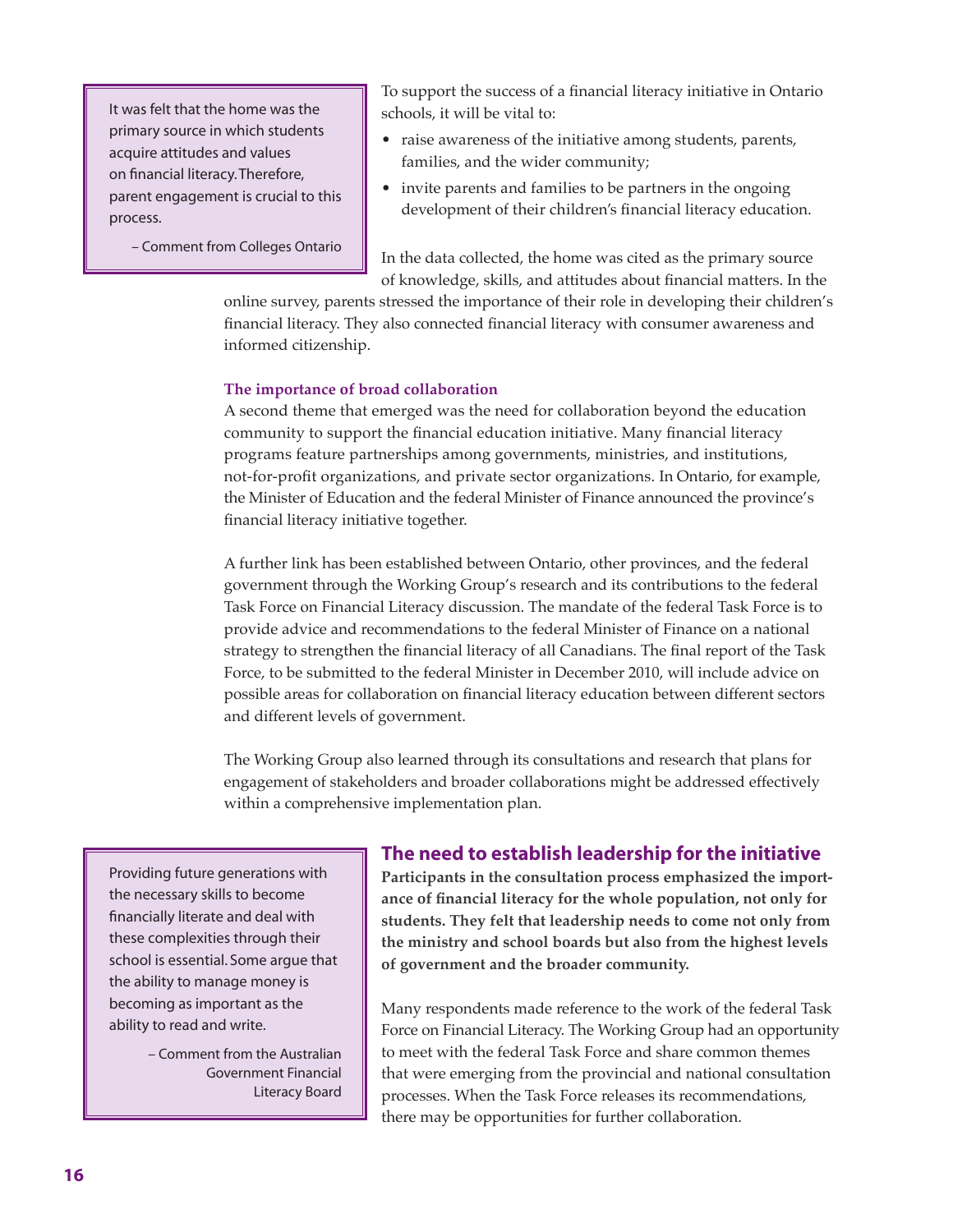In the United States, at the federal level, the U.S. Treasury has established the Financial Literacy and Education Commission (FLEC) to promote interdepartmental leadership and collaboration on financial literacy. The commission provides leadership in coordinating efforts across federal government departments to further financial literacy education for the whole population.

Other jurisdictions have also developed partnerships and collaborations to provide leadership, programming, and professional learning on a variety of models (see *Appendix C*).

The Working Group heard that it is important that leaders in the ministry, school boards, and schools work with community, business, and not-for-profit partners to ensure that the financial literacy initiative reflects local needs and priorities. Many teachers expressed interest in providing leadership at the school and board level for this important initiative.

# **The need to optimize technology in support of financial literacy education**

**Technology can be a helpful tool in teaching financial literacy, but it cannot replace effective instruction. Stakeholders recommended that technology could be used to build capacity among teachers, engage students, and provide ways for parents and members of the community to see what students are learning and to engage with them in their learning.**

Financial literacy education is a wonderful idea – it is indispensable in the twenty-first century.

– Comment from a teacher

Technology is used to support many financial literacy initiatives. For example, it is one of many ways used to provide access to:

- teaching resources and lesson plans;
- instructional and assessment tools related to personal finance or other topics;
- mentoring programs matching educators with business professionals.

Many jurisdictions integrate technology into professional learning and use it to support classroom strategies. See *Appendix C* for further details.

At the same time, the Working Group heard that technology is a complementary tool. It cannot replace effective instruction. It is vital that every teacher develop a classroom program that addresses the learning needs and life experience of every student and also reflects the unique local context.

Respondents pointed out that when adopting any technological approach, consideration must be given to accommodations for students with special needs and to alternative approaches for those whose access to the technology is limited.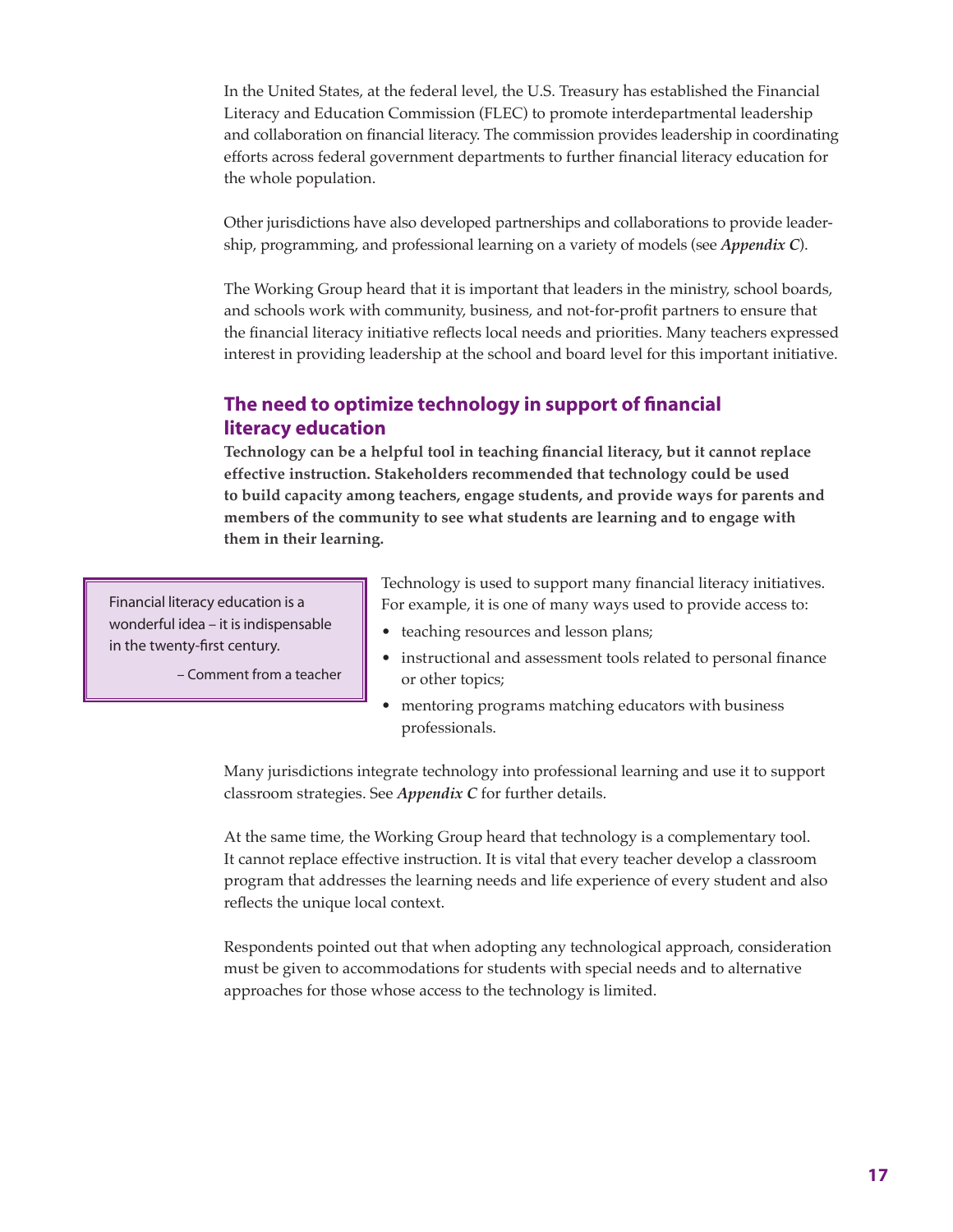### **Using technology to support student learning**

In the online survey, when asked what types of resources they would recommend to support student learning, respondents gave top priority to:

- interactive software, including simulations of real-life scenarios, and
- web-based resources.

The Working Group further uncovered a broad consensus that financial literacy education should engage students by connecting the learning to real-life experiences. Ontario teachers, for example, now use a variety of games, simulations, and web-based tools that reflect real situations. Support for real-life connections was echoed in the online survey results.

For details on technology resources developed by other jurisdictions, see *Appendix C*.

## **The importance of establishing a broader context for financial literacy**

Being financially able, being able to provide for ourselves and our families, also puts each one of us in a position to help others.The world's disasters are a glaring example of the need for some to come to the rescue of others. Being financially literate is as basic as reading and writing and one is never too young to learn.

– Comment from a parent

When planning classroom programs that incorporate financial literacy education, teachers will find that they can link them to other important ministry policies in various areas of education. Financial literacy education aligns with supporting students with special education needs, environmental education, equity and inclusive education, Aboriginal education, and character development.

The Working Group heard that financial literacy should be linked to such concepts as compassionate citizenship, character development, and ethical decision making. Students, parents, and teachers drew a strong connection between understanding the financial implications of a decision and understanding the social, ethical, and environmental implications of that decision. Financial

literacy education can empower students to make these connections and to make more informed choices.

Other jurisdictions have made similar linkages. In Manitoba, the Building Futures Project, currently in development, will address students' financial knowledge and sense of empowerment, but will also point them towards the goals of awareness of community, and of national and global issues. Australia has linked financial literacy to other subject areas, including civics and citizenship, and New Zealand has developed school stories that reflect various local communities and contexts to assist schools with implementation of financial literacy education. To learn more, see *Appendix C*.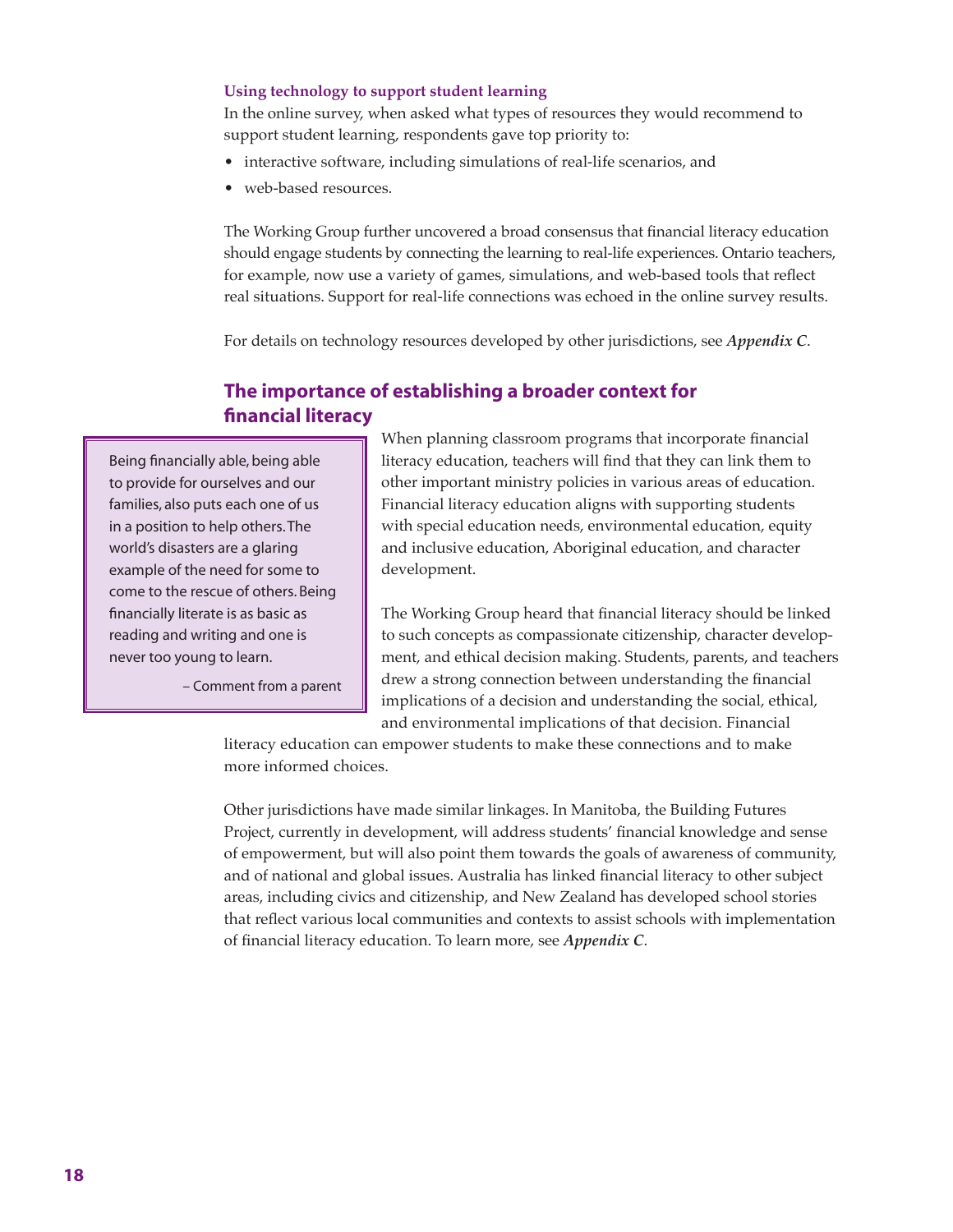# RECOMMENDATIONS

The Working Group welcomes the opportunity to present the following recommendations to the Curriculum Council. The recommendations are based on our key findings from consultations and from our supporting research into current practices in Canada and around the world. (Note that the order in which the recommendations appear is not meant to reflect their importance.)

*In each of the areas identified below, the Working Group recommends that the Ministry of Education undertake to do the following:*

## **Core knowledge, skills, and competencies for students**

- **1.** Make financial literacy a compulsory part of the Ontario curriculum.
- **2.** Introduce and integrate financial literacy education into the Ontario curriculum as early as possible, in a relevant and age-appropriate way.
- **3.** Continue to embed in the curriculum the core content and competencies required for financial literacy, as set out on page 13 of this report. The ministry might consider enhancing these and other such topics in the next cycle of curriculum review.
- **4.** Encourage teachers and educators to foster responsible, engaged, and compassionate citizenship as part of student learning in financial literacy education.

## **Support for teachers and other educators**

**5.** Support teachers and other educators by providing professional learning opportunities and resources related to financial literacy instruction.

This can be effectively achieved by:

- facilitating the sharing of curriculum-linked resources and effective practices through electronic tools such as the Ontario Educational Resource Bank;
- developing a "learning map" or other tools that indicate where learning opportunities are provided in the curriculum, to support schools and teachers in implementing financial literacy education;
- promoting learning opportunities through professional associations, federations, and other organizations for educators to enhance their financial literacy knowledge and skills.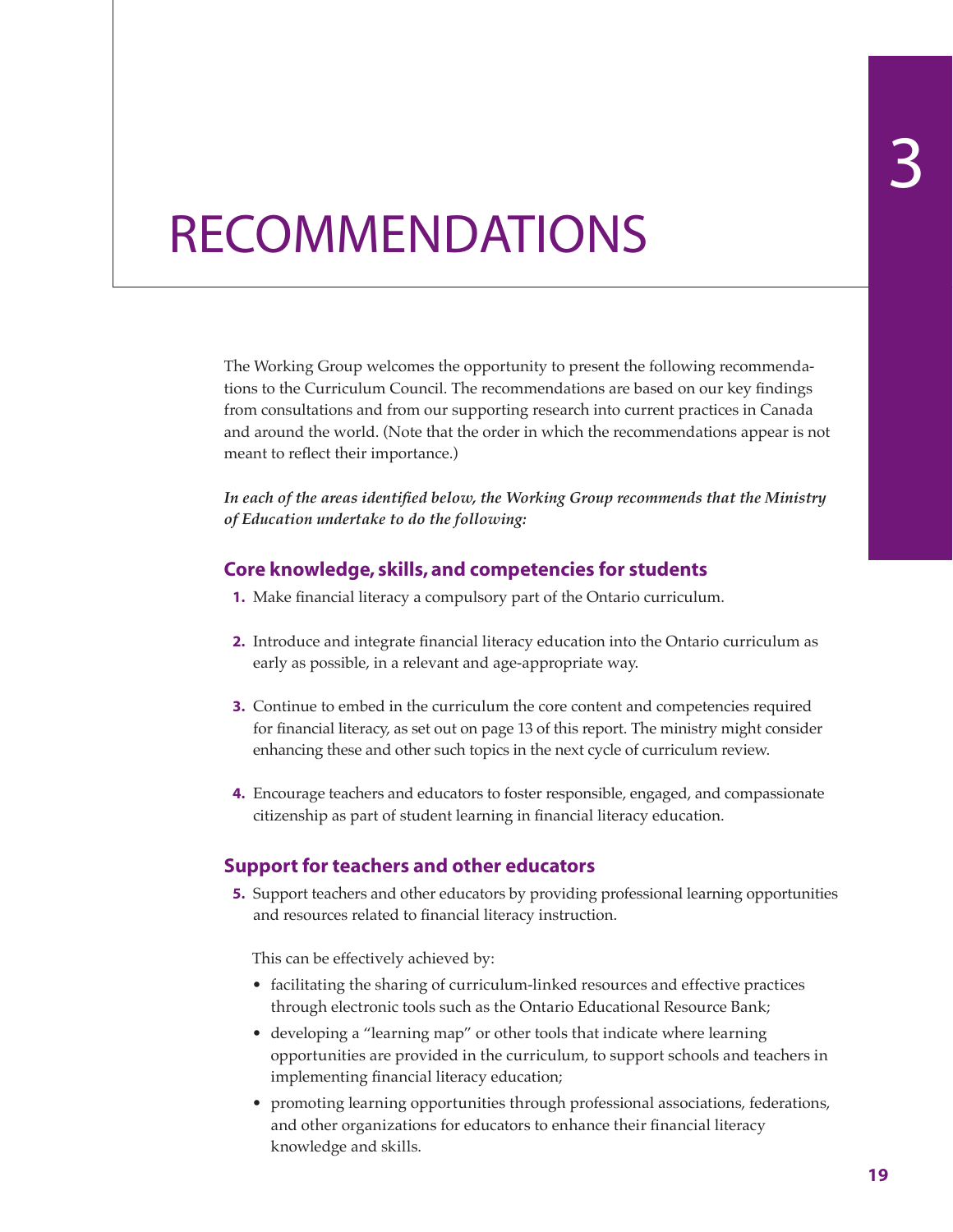**6.** Consult with faculties of education and other faculties at colleges and universities to explore ways to support professional learning on financial literacy instruction for teachers, including pre-service teachers.

## **Engagement of government, school boards, schools, students, parents, families, and the broader community**

- **7.** Work with school boards and schools to develop strategies to engage a wide range of stakeholders, including parent and school councils, to help support financial literacy education. Financial literacy education is a shared responsibility.
- **8.** Encourage collaboration among, and develop plans to work collaboratively with, other ministries, school boards, and community partners to help support financial literacy education. School boards and schools should consider cultivating partnership opportunities within their local communities wherever possible.

## **Leadership and accountability**

- **9.** Have school boards and schools incorporate information about the progress of implementation of financial literacy education into existing frameworks and accountability measures.
- **10.** Conduct research on effective mechanisms to help school boards and schools track the progress of their implementation of financial literacy education.
- **11.** Develop guidelines to assist school boards and schools in planning and implementing financial literacy education.

# **The importance of equity**

**12.** Gather and share emerging instructional strategies and practices related to financial literacy education that support learning among diverse student populations. All students are entitled to learn financial concepts and skills to the best of their ability. The effective use of differentiated instruction will help educators meet this mandate. This initiative lends itself to alignment with existing Ontario education initiatives.

## **Optimizing technology**

**13.** Optimize the use of technology tools, as appropriate, to support financial literacy education. Existing networks and structures at the ministry, board, and school levels should be used to facilitate access to effective technological supports.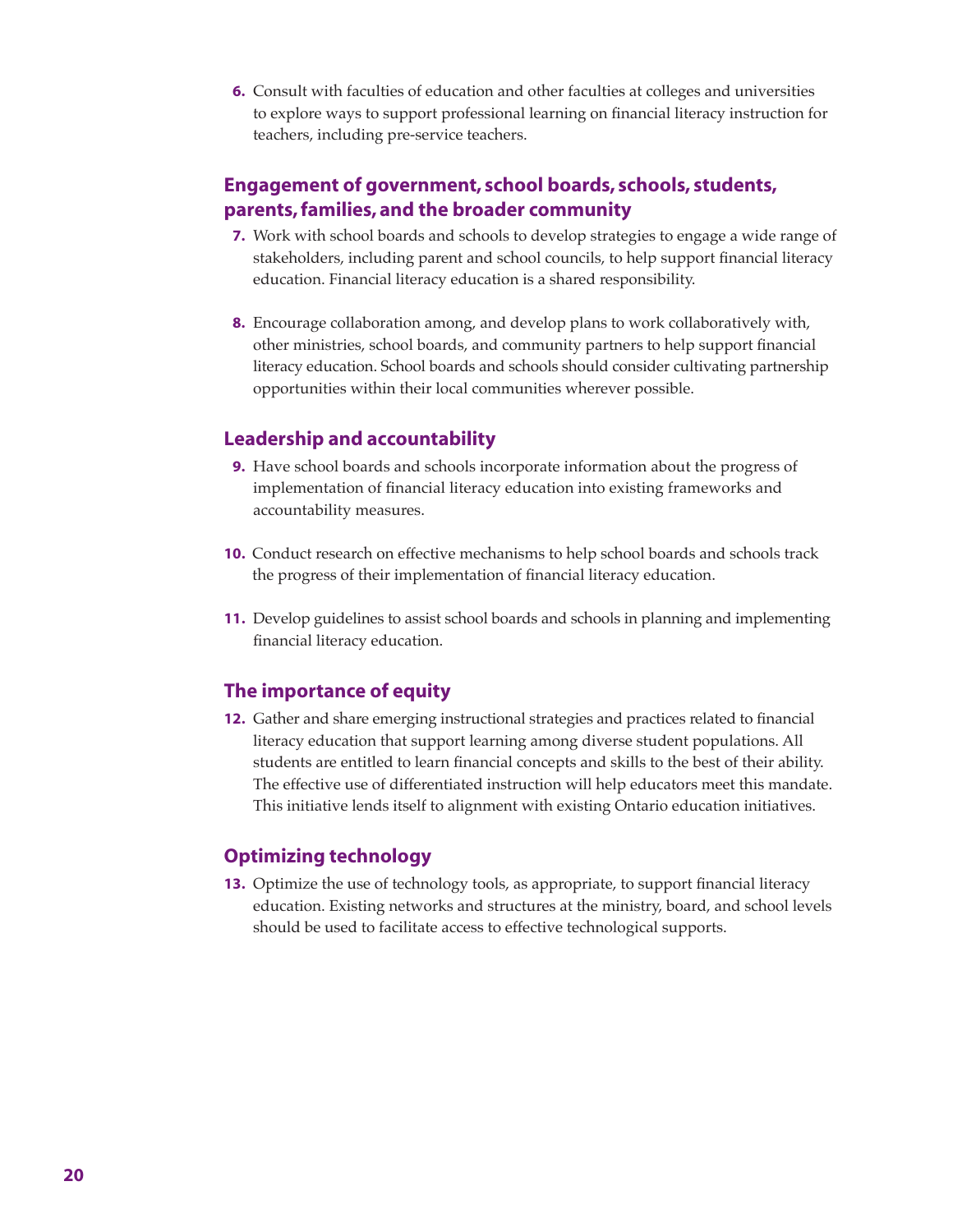# LOOKING TO THE FUTURE

Young people today face complex financial choices. They are being targeted as consumers at an increasingly early age by sophisticated advertising campaigns. They are likely to have access to credit and loans in a way that would have been unheard of twenty years ago. Financial literacy will help Ontario students meet these challenges.

## **Guiding principles**

The recommendations provided in this report reflect a number of key principles that emerged out of the Working Group's consultations. They focus on improving financial literacy among Ontario students of all ages. The Working Group heard that financial literacy education in Ontario should be guided by these principles:

- **All students are entitled to a quality education that supports the development of the whole person.** Academic achievement is only one measure of success. The schools' role is also to help students develop into confident, well-rounded critical thinkers. This preparation will enable them to make financial decisions in accordance with their own values.
- **All students are entitled to learn to the best of their ability.** Every student is unique, and all students can achieve personal success – however they define it. Financial literacy education needs to respect and address diversity while offering access to a shared body of knowledge and skills. The goal is to reach every student, whatever his or her personal circumstances.
- **All students should be encouraged to become responsible, engaged, and compassionate citizens.** Students should be able not only to make responsible personal choices but also to understand the implications those choices may have for their local communities, for Canada, and for the rest of the world. Financial literacy education can help students develop into skilled, knowledgeable, caring citizens who can contribute to a strong economy and a cohesive society.
- **All students should have the support of a wide network of education and community partners.** Financial literacy education is a shared responsibility. Government, school boards, schools, board trustees, administrators, staff, principals, students, parents, families, businesses, and community partners must all be engaged.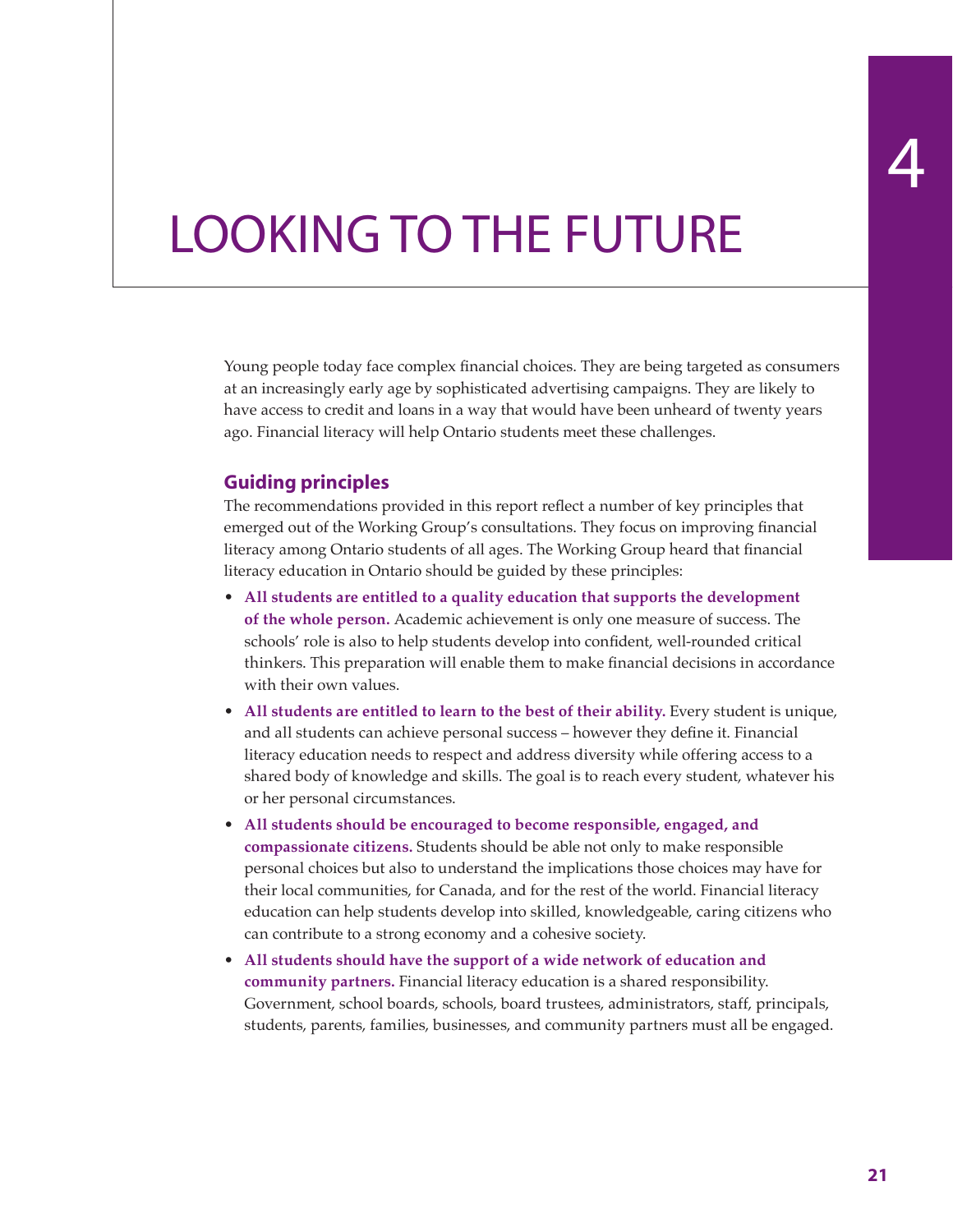## **Moving forward**

The Working Group respectfully urges the Curriculum Council to consider the recommendations provided in this report.

As the Ontario government moves forward to enhance financial literacy education in our schools, there will be many opportunities for students, teachers, parents, families, and the wider community to work together to build their financial knowledge, understanding, and skills. All have a vital role to play in helping Ontario's youth grow into responsible, engaged, and compassionate citizens.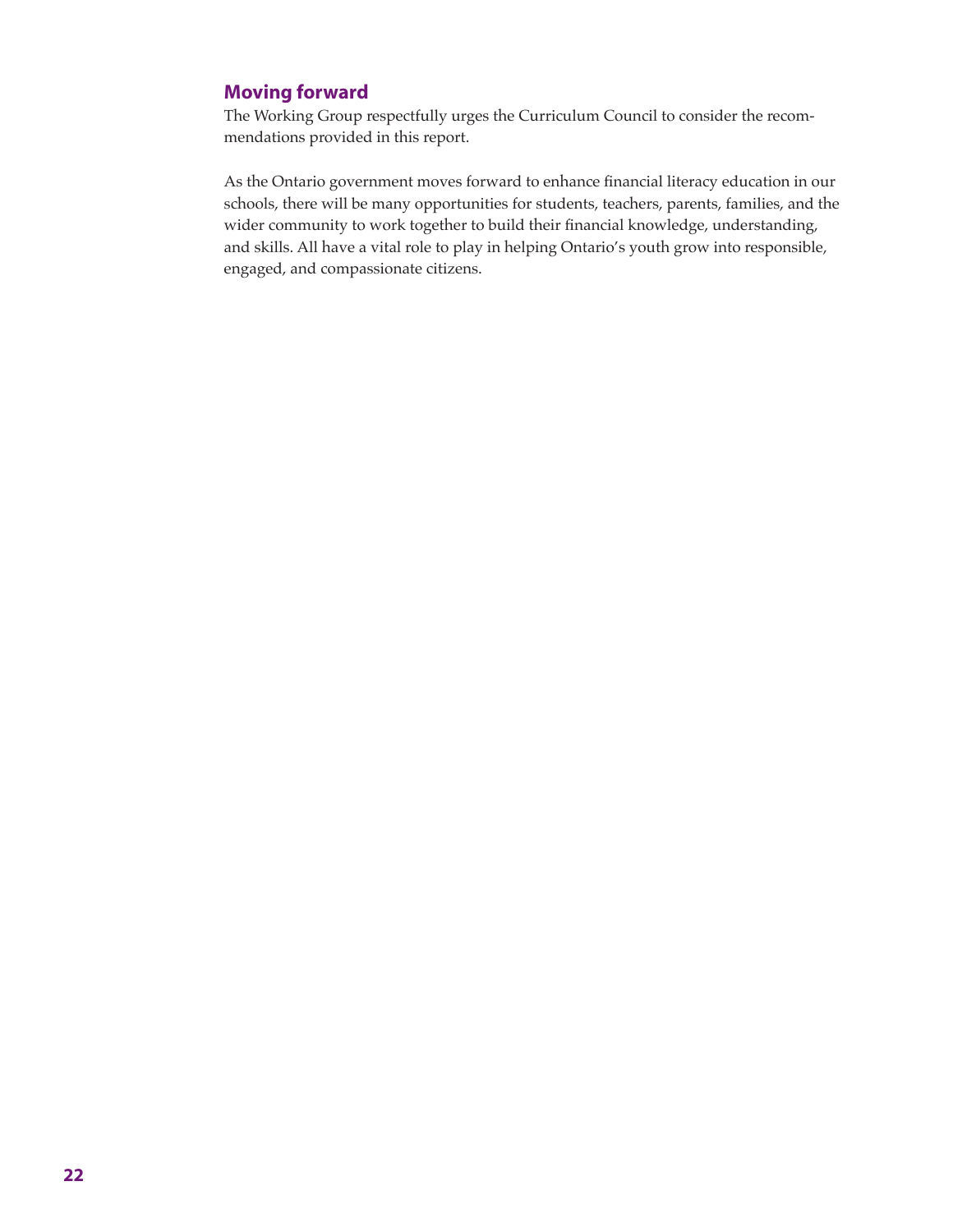# Appendix A: Members of the Working Group on Financial Literacy

## **CO-CHAIRS**

### **Leeanna Pendergast**

Leeanna Pendergast is the Member of Provincial Parliament for Kitchener-Conestoga. She is currently the Parliamentary Assistant to the Minister of Finance, and previously served as Parliamentary Assistant to the Minister of Education and the Minister Responsible for Women's Issues. Leeanna is an educator, having served more than twenty years as a high school teacher and vice-principal. Leeanna received her Bachelor of Arts degree in English and History from St. Jerome's University, Waterloo, and studied at the University of Toronto and at Oxford University in England, receiving a Master of Arts in English Literature, a Bachelor of Education in English and Science, and a Master of Education in Computer Applications.

### **Tom Hamza**

Tom Hamza is President of the Investor Education Fund, an organization established by the Ontario Securities Commission to offer trustworthy and unbiased financial education to the public through the website www.getsmarteraboutmoney.ca. Previously, he was Vice-President, Financial Services, and Chief Compliance Officer of KidsFutures Investments, and has experience in strategy consulting at Deloitte Consulting and A.T. Kearney Consulting.

### **MEMBERS**

### **Janis Antonio**

Janis teaches Grade 7 at St. Aloysius School in Stratford, Ontario, for the Huron-Perth Catholic District School Board. She has a Bachelor of Education in Junior/Intermediate, Health and Physical Education and a Bachelor of Arts in Honours Kinesiology from the University of Western Ontario. She is a member of the board's Daily Physical Activity Team. She also has an interest in assistive technologies.

### **Ross Ferrara**

Ross Ferrara is Business Department Head at Vincent Massey Secondary School, in the Greater Essex County District School Board. He is a member of the Ontario Business Educators Association and the GECDSB System Computer Advisory Committee. In 2010, he received an Award of Merit from the Ontario Business Educators Association. His research interests include business and computer education, and he is also interested in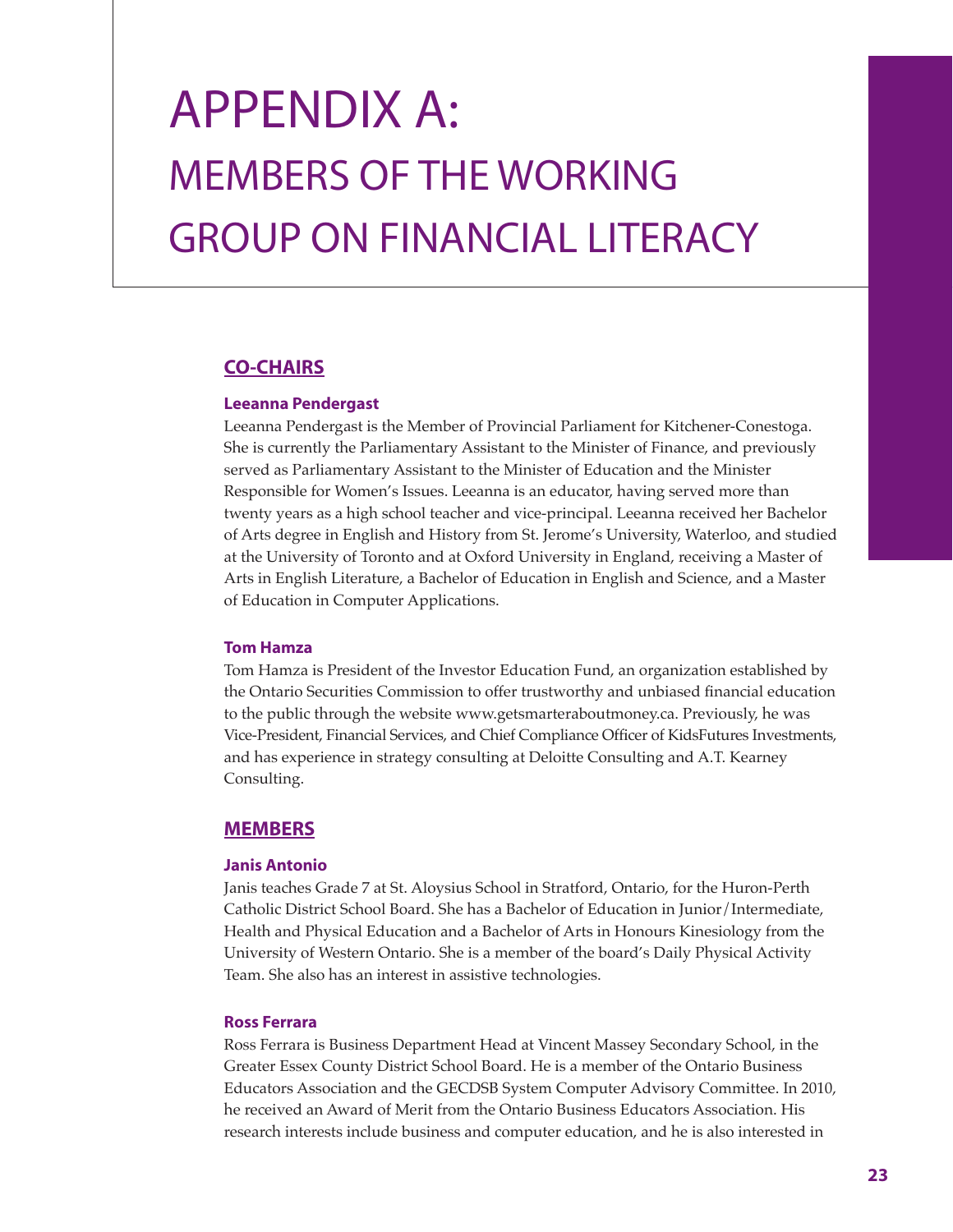digital literacy and financial literacy. Previously, he has been involved with the following organizations:

- System Steering Committee for Assessment and Evaluation (contributed to the development of the committee's publication *Assessment and Evaluation: A Secondary Resource Guide*; member, 2004–05)
- Ontario Secondary Teachers Federation (branch president 2006–09)
- Greater Essex County District County Business Subject Council (coordinated a subject-specific PD day in 2009; chair 2002–05, 2007–09)

#### **Lawrence (Lorie) Haber**

Lorie Haber is a director and member of the Advisory Board of Hamilton Capital Partners. He was formerly a financial industry executive with National Bank Financial and Dundee Wealth. Other prior roles include:

- corporate and securities lawyer and partner in the law firm Fogler, Rubinoff LLP;
- member of the Securities Advisory Committee of the Ontario Securities Commission;
- director and trustee of several public, private, and non-profit organizations.

#### **Gilbert Lacroix**

Gilbert Lacroix is an elementary school principal with the Conseil scolaire public du Grand Nord de l'Ontario. He has been an educational consultant, a high school guidance counsellor, a high school mathematics teacher, and a computer science teacher. His research interests include mathematics pedagogy and curriculum management and development.

### **Terry Papineau**

Terry Papineau is Director, Service de formation professionnelle – FARE, at the Centre franco-ontarien de ressources pédagogiques. He is a teacher and former principal. Previously, he worked in the field of financial planning for five years. He is certified by the FranklinCovey corporate training company to offer workshops on leadership and excellence.

#### **Ian VanderBurgh**

Ian VanderBurgh is Director of the Centre for Education in Mathematics and Computing at the University of Waterloo. He has been a lecturer in the Faculty of Mathematics at the University of Waterloo since 2000. He received a Distinguished Teaching Award from the university in 2008. His interests include mathematics education, mathematics enrichment, and mathematics contests.

#### **Claudine VanEvery-Albert**

Claudine VanEvery-Albert is the owner of Tewatatis Education Consultants and part owner of The Albert Group, an accounting, business management, and tax preparation firm, both located at Six Nations of the Grand River. She is a member of the Six Nations Elected Council. She has been extensively engaged in First Nation/Native education and sat for three terms as the Six Nations trustee on the Grand Erie District School Board. Claudine was instrumental in the development of the Native Trustees Association at the Ontario Public School Boards Association, as well as the Council of First Nations Directors of Education in Ontario. She is a member of the Turtle Clan of the Mohawk Nation.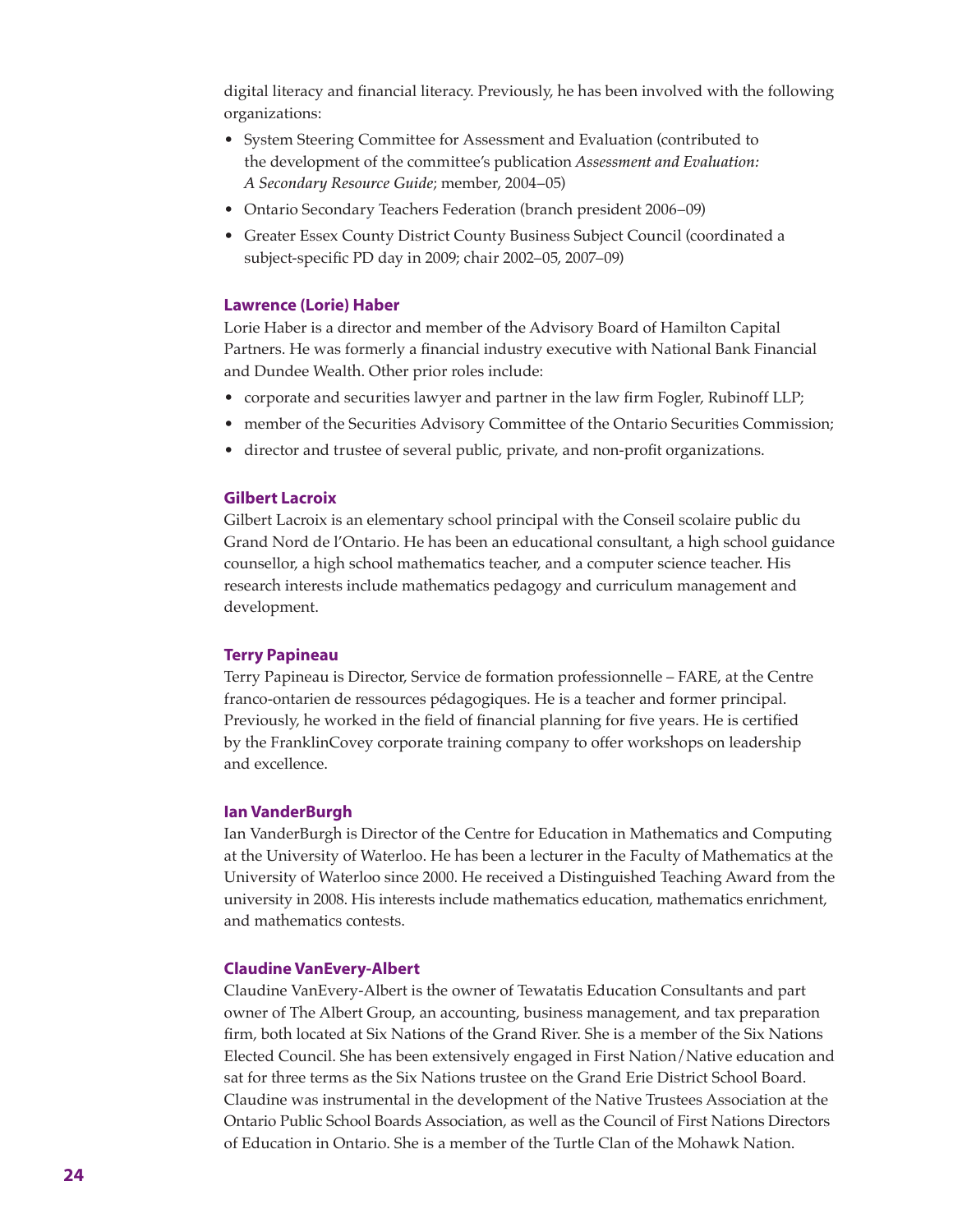### **Lynn Ziraldo**

Lynn Ziraldo is Executive Director of the Learning Disabilities Association of York Region, which she has been involved with for over thirty-one years. She is an adviser and former chair of the Minister's Advisory Council on Special Education. Other current and former roles include:

- vice-chair of the Special Education Advisory Committee of York Region District School Board;
- member of Ontario's Safe Schools Action Team;
- chair of the Minister's Autism Spectrum Disorders Reference Group;
- member of the Provincial Advisory Team for the "Connection for Students" model for students with Autism Spectrum Disorders (ASD).

Lynn is also a parent of two sons with special needs.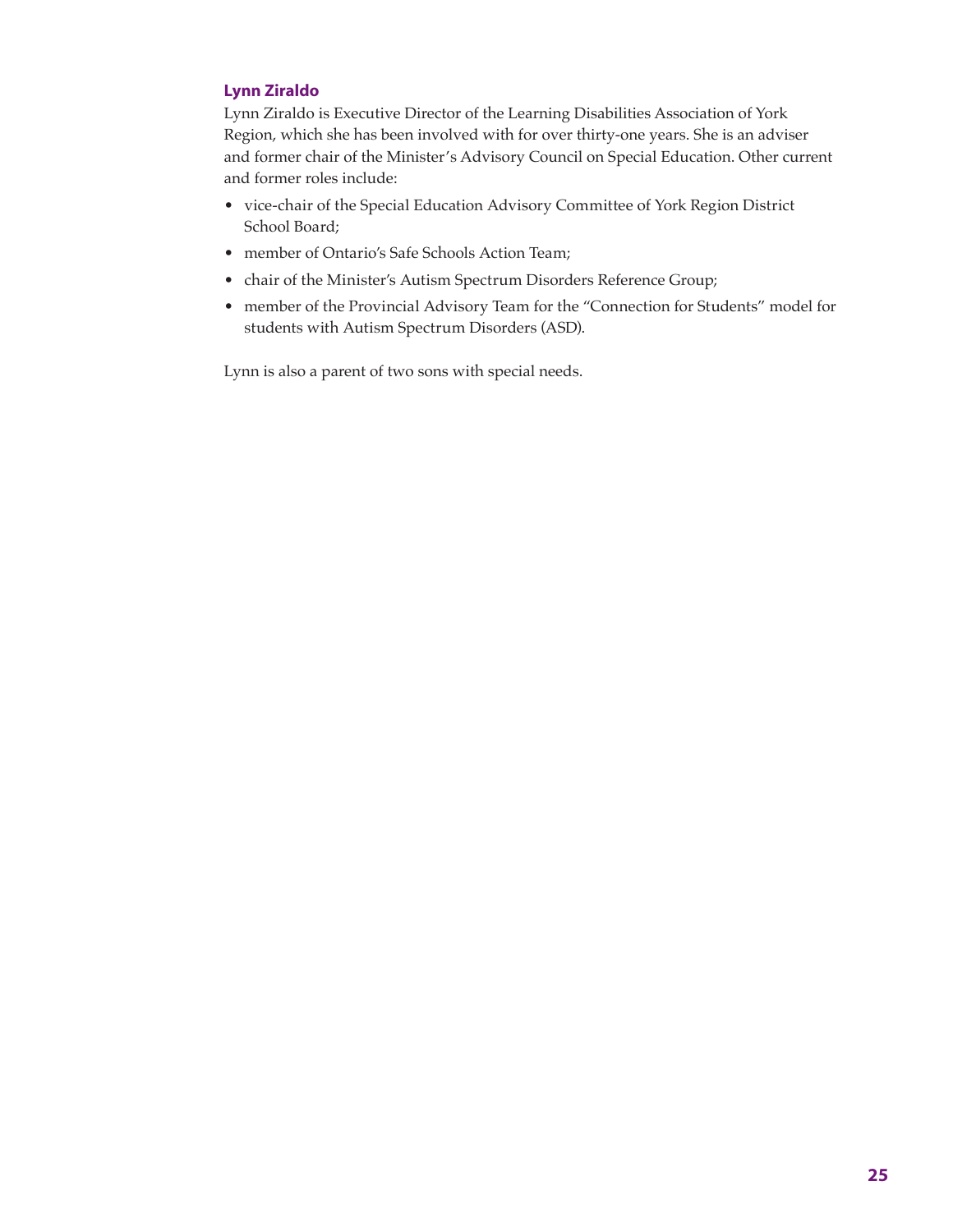# APPENDIX B: Terms of Reference of the WORKING GROUP

## **Purpose**

An issue-specific Working Group will be convened at the request of the Curriculum Council to gather information and provide expert advice to inform the deliberations of the Council on the issue of financial literacy in the elementary and secondary curriculum. The Working Group will clarify the meaning of financial literacy and make recommendations concerning the knowledge and skills that should be addressed in the Ontario curriculum in order to support the development of financial literacy in students.

## **Process**

The Chair/Co-Chairs of the Working Group, in consultation with the Chair of the Curriculum Council, will confirm the membership of the Working Group. During the term of the Working Group:

- the Chair/Co-Chairs of the Working Group will meet regularly with the Chair of the Curriculum Council
- the Working Group will meet at least twice with the Council to discuss emerging issues and recommendations
- the Working Group will provide to the Council copies of documents gathered and/or prepared by the Ministry staff for the Working Group, and all data and information gathered through consultations with experts, in the field or with the public
- the Chair/Co-Chairs of the Working Group will provide an interim and final report of the findings of the Working Group to the Curriculum Council according to agreed timelines.

## **Scope of the Working Group**

- **1.** The Working Group will provide confidential information and advice to the Curriculum Council that will inform the development of a definition of financial literacy.
- **2.** The confidential advice/recommendations from the Working Group will identify the knowledge and skills that should be addressed in the Ontario elementary and secondary curriculum.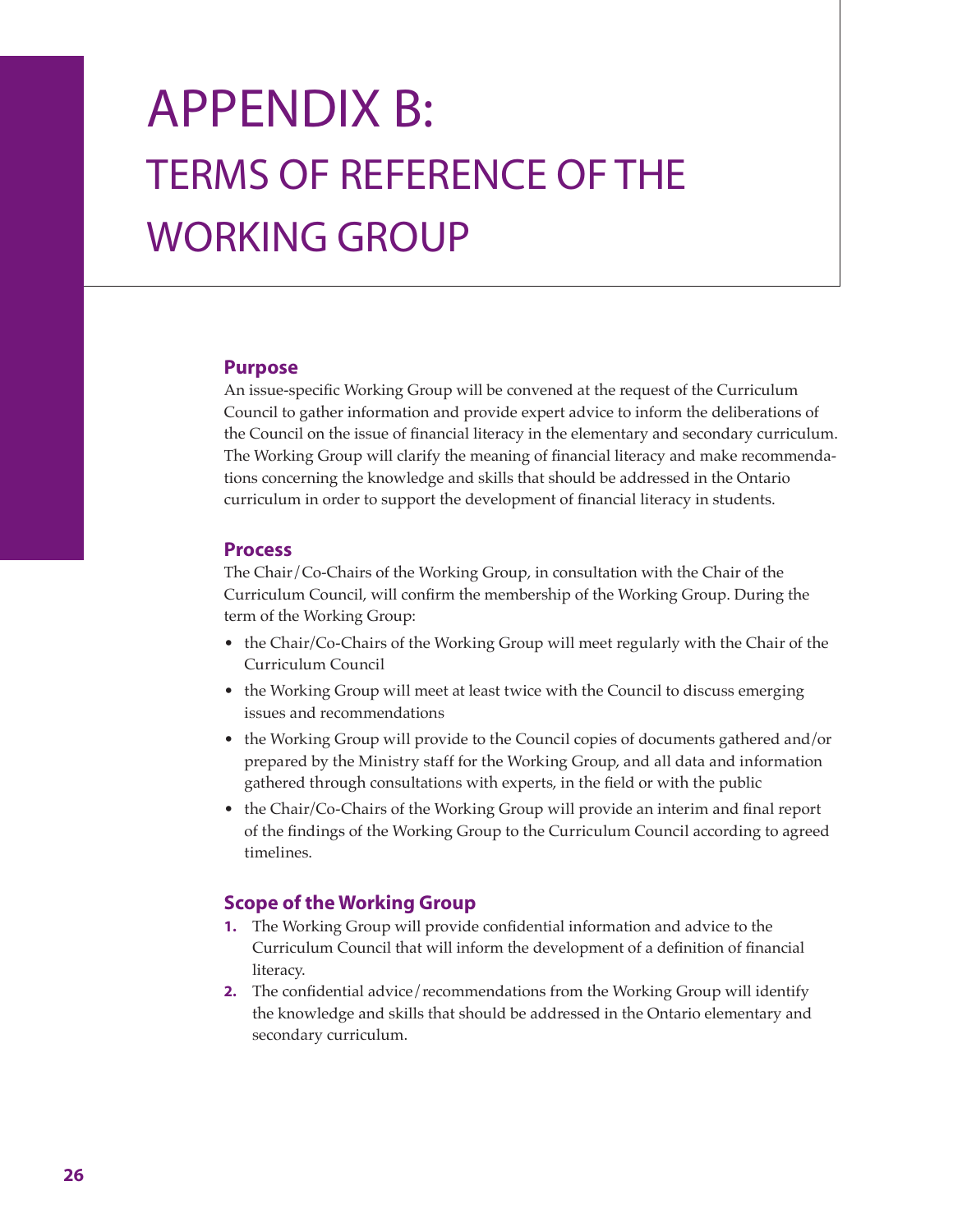- **3.** The advice/recommendations from the Working Group may also address other relevant issues such as:
	- priorities for financial knowledge and skills in elementary and secondary curriculum
	- the role of technology in teaching and learning financial literacy concepts
	- professional learning and resources to support delivery of financial literacy in an integrated manner across the curriculum
- **4.** The Working Group will review inter-jurisdictional research on financial literacy, conduct consultations, gather information and engage in discussion as required to formulate their advice to the Council within the agreed timelines.
- **5.** The final advice to the Minister will be provided by the Curriculum Council based on consideration of the findings of the Working Group and other information, and will enhance the curriculum review process going forward, including the development of a scope and sequence of opportunities to embed financial literacy knowledge and skills in the curriculum, as appropriate.
- **6.** The Working Group will be supported by the Curriculum and Assessment Policy Branch and the French-Language Education Policy and Programs Branch, as required.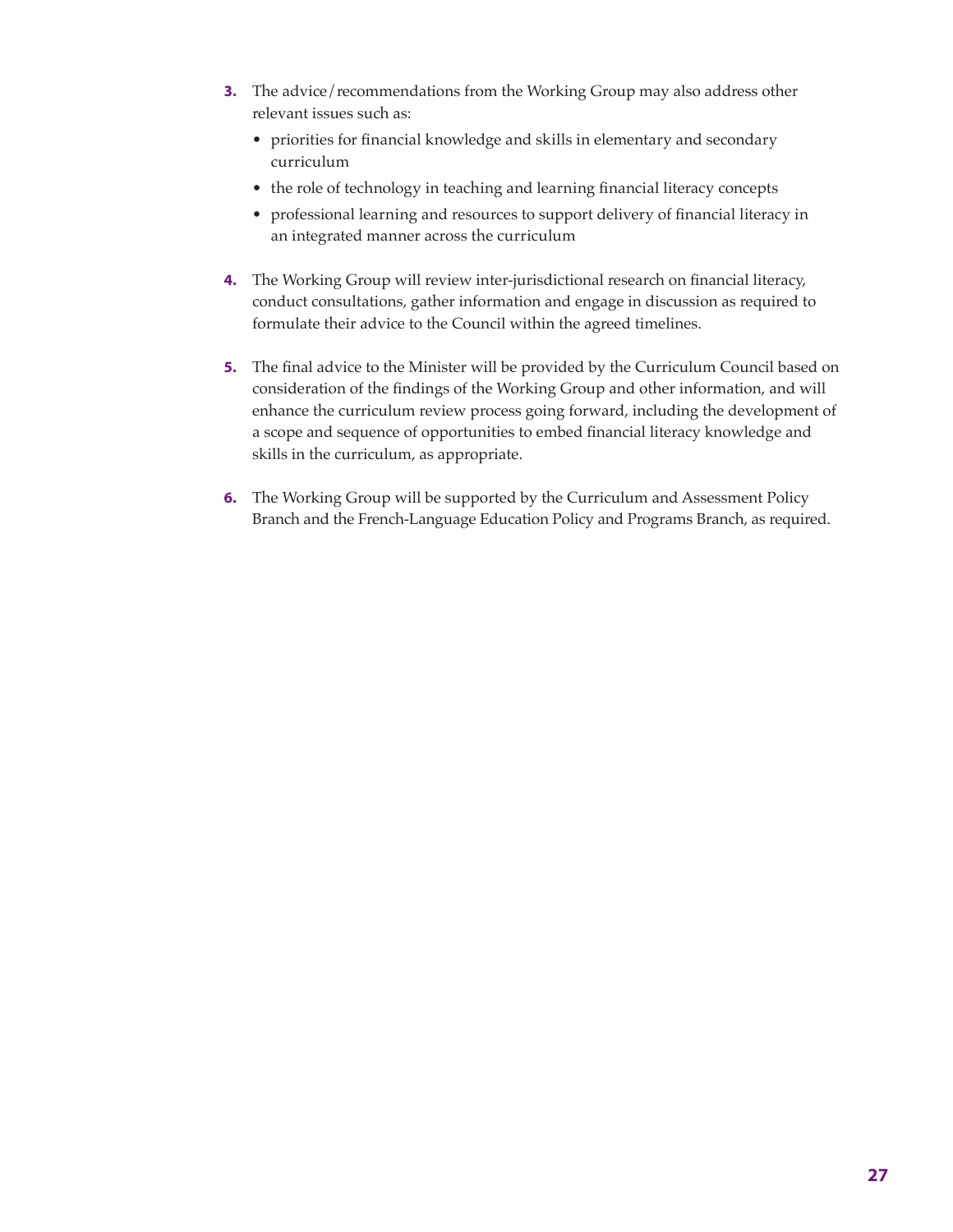# Appendix C: SCAN OF OTHER JURISDICTIONS

## **1. International Jurisdictions**

Governments around the world are taking action to support financial literacy education. In most jurisdictions, financial literacy education is viewed as a component of a broader national financial literacy strategy. In Canada, the United Kingdom, and the United States, elementary and secondary education is the responsibility of the provincial, national, and state governments, respectively.

Many jurisdictions have embedded financial literacy in various subject areas, such as mathematics, business, and social studies. In some jurisdictions, it is placed in a broader context of ethics, citizenship, and social issues. Very few have created dedicated courses.

The Working Group, as part of its mandate, examined many financial literacy initiatives around the world. The review included the following:

- Australia
- Brazil
- Canada (British Columbia, Manitoba, and Quebec)
- France
- Netherlands
- New Zealand
- Singapore
- South Africa
- the United Kingdom
- the United States

The experiences of these jurisdictions can provide valuable insights, ideas, and lessons learned. This appendix includes a summary of those most relevant to Ontario.

| Background | 2004: Consumer and Financial Literacy Taskforce created.                 |
|------------|--------------------------------------------------------------------------|
|            | 2005: Financial Literacy Foundation launched. Its mission is to help all |
|            | Australians improve their financial knowledge and manage their           |
|            | money better.                                                            |
|            | 2005: National Consumer and Financial Literacy Framework                 |
|            | developed.                                                               |
|            |                                                                          |

### **AUSTRALIA**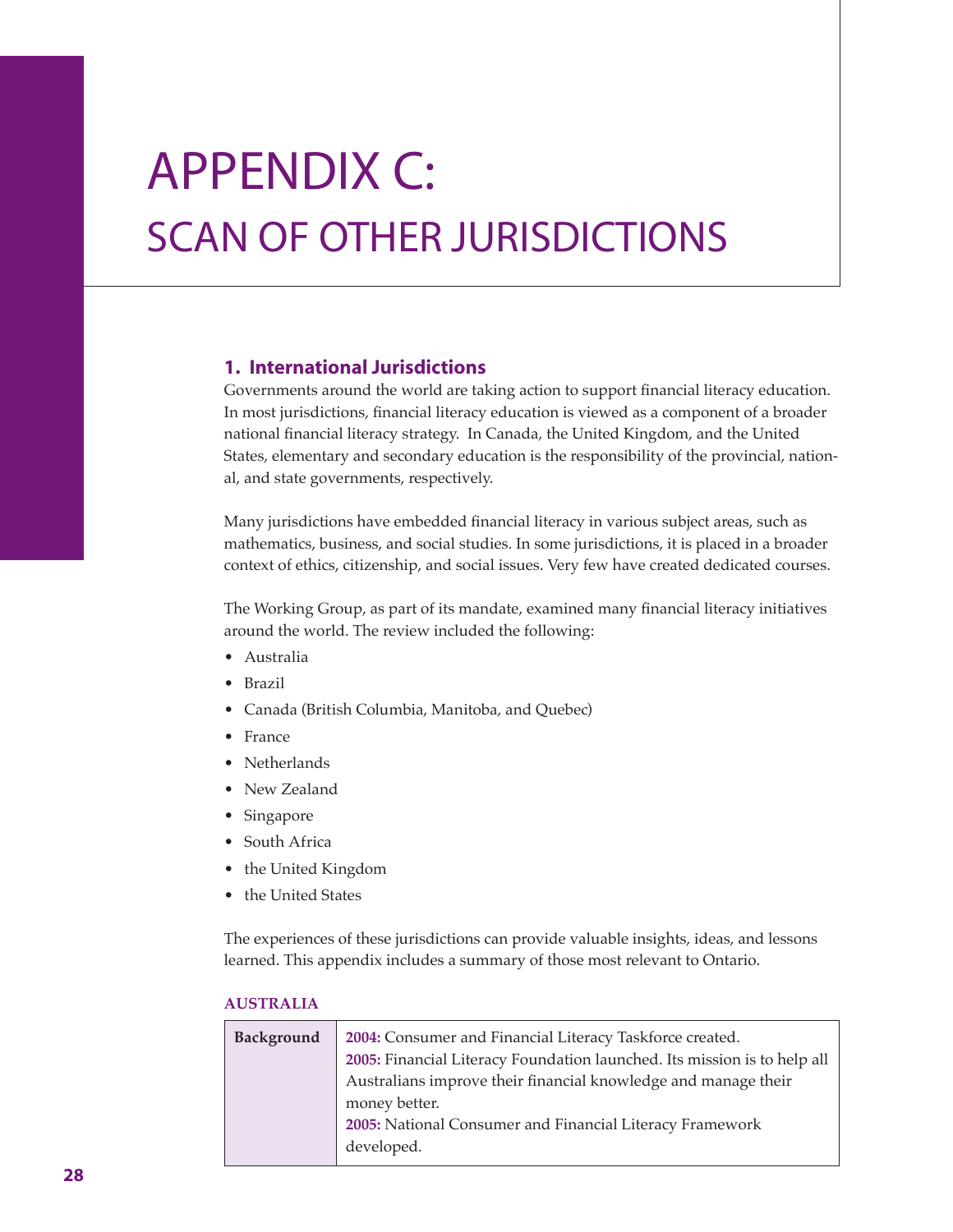The focus of financial education in Australia has been on:

- developing classroom resources;
- providing professional development to teachers.

In the classroom, financial literacy is treated as a core skill. It is embedded in the curriculum for English, mathematics, science, humanities, business, commerce, economics, technology and enterprise, civics and citizenship, and information and communication technology.

Technology has also played a key role in enhancing learning for students and for teachers. Examples include the following:

- *MakingCents*, an online package designed to support learning for younger students. It includes lesson plans, units of work, advice to teachers, games, student worksheets, and other web-based materials.
- The Commonwealth Bank Foundation's *Financial Literacy Curriculum Resource*, an online package targeting Grades 7 to 10. It includes lesson plans, units of work, assessment tools, advice to teachers, and other web-based materials.
- *Understanding Money*, a website developed by the Australian government. This website is part of a concerted attempt to support educators by developing curriculum materials, establishing standards for quality materials, and adopting curriculum guidelines (set out in the National Consumer and Financial Literacy Framework).
- The Financial Basics Foundation's *Operation Financial Literacy* is a ten-module teaching resource aimed at students in Grades 9 to 10 that can be accessed online. It includes detailed teacher notes and student worksheets.

### **BRAZIL**

| Background | 2007: A working group to develop a proposal for a National Strategy   |
|------------|-----------------------------------------------------------------------|
|            | for Financial Education (ENEF) was formed, including members from     |
|            | the Central Bank of Brazil, the Securities Commission (CVM), and      |
|            | other stakeholders. The proposed strategy includes an inventory       |
|            | of projects and initiatives in Brazil related to financial education, |
|            | as well as a survey to determine the level of financial knowledge     |
|            | among Brazilians.                                                     |
|            | 2008: Pedagogical Support Group for financial education created,      |
|            | including members from the financial sector, the Ministry of          |
|            | Education, and municipal and state departments of education.          |
|            | Financial education guidelines for schools approved.                  |
|            | 2009: Pilot program for financial education, a secondary education    |
|            | program called Mais Educação, launched in schools.                    |
|            |                                                                       |

The Brazilian government takes the position that financial education must be a core component of any broader effort to increase the financial literacy of the population, and is best implemented through partnerships between government, the private sector, and civil society. The initiative to that end is being coordinated by the Brazilian Securities Commission and the Ministry of Education.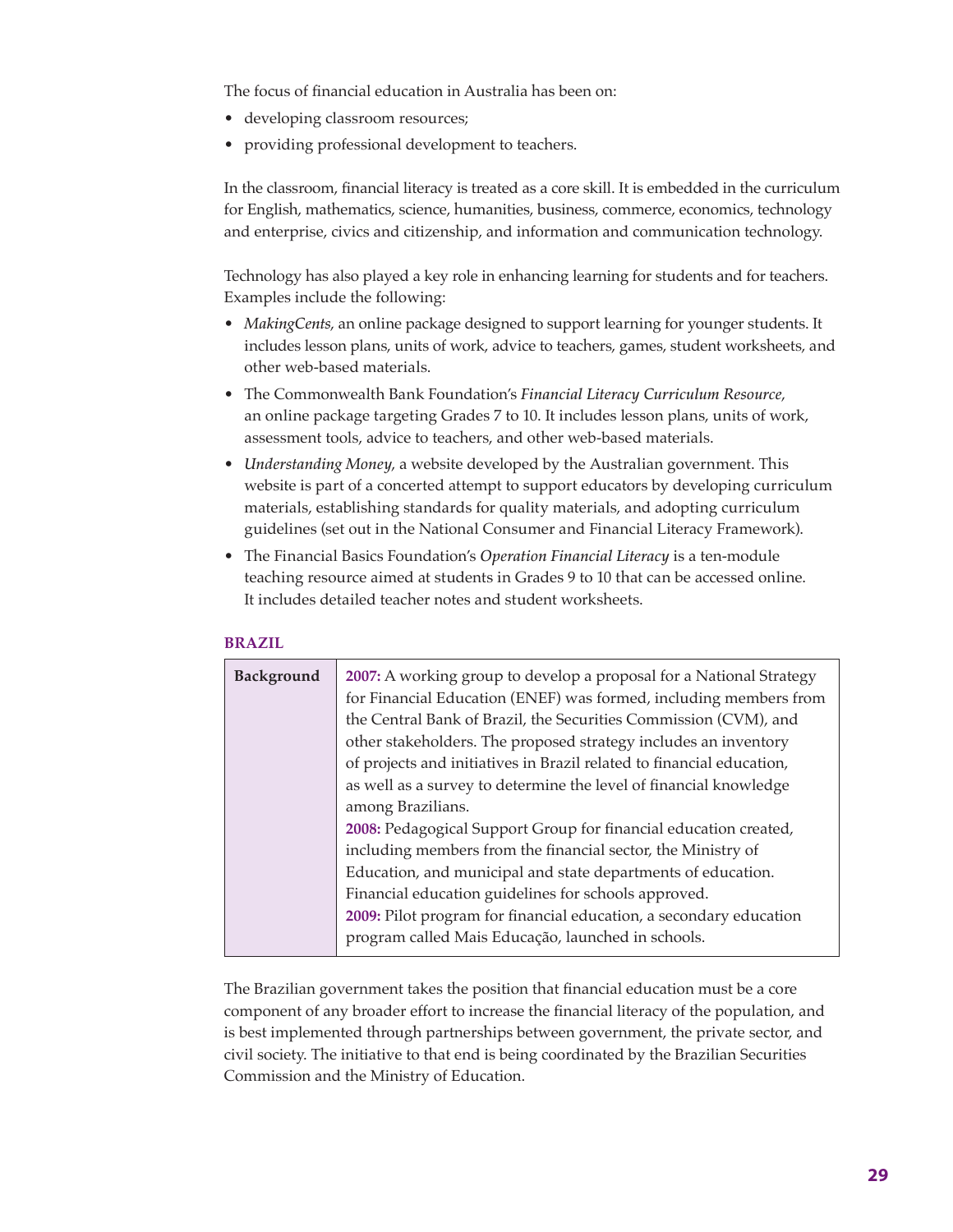### **CANADA**

| Background | 2009: Task Force on Financial Literacy launched. Its mission is to    |
|------------|-----------------------------------------------------------------------|
|            | provide recommendations to the Minister of Finance regarding a        |
|            | national strategy to strengthen the financial literacy of Canadians   |
|            | and better prepare young people for the future.                       |
|            | 2010: The Task Force released the results of its public consultations |
|            | and will make its report and recommendations by the end of the year.  |
|            |                                                                       |

In Canada, school curriculum – including financial education at the elementary and secondary level – is the responsibility of each individual province. Financial literacy approaches range from optional courses to integration into various curricula, including mathematics, career education, family studies, social studies, and business education. A number of financial education initiatives are currently underway in various provinces. Learn more in the section below on Canadian jurisdictions.

### **NEW ZEALAND**

| Background | 2004: The Retirement Commission set up a project, the Personal<br>Financial Education Framework, to incorporate financial education |
|------------|-------------------------------------------------------------------------------------------------------------------------------------|
|            | into the school curriculum.                                                                                                         |
|            | 2006: The government announced an initiative to develop a national                                                                  |
|            | strategy to improve New Zealanders' financial literacy.                                                                             |
|            | 2008: National strategy launched, setting the direction for improving                                                               |
|            | financial literacy in New Zealand. The strategy laid out a range of                                                                 |
|            | tactics to increase the nation's level of financial literacy. These included                                                        |
|            | incorporating financial education into the school curriculum, getting                                                               |
|            | rid of financial jargon in consumer education materials, and continuing                                                             |
|            | to provide information and tools to help people make informed decisions                                                             |
|            | about their money.                                                                                                                  |
|            | 2009: The Ministry of Education assumed responsibility for integrating                                                              |
|            | financial education into the broader school curriculum and for                                                                      |
|            | ongoing evaluation and review of the financial education program,                                                                   |
|            | teacher professional development, and resource development. The                                                                     |
|            | curriculum has been reviewed and a revised curriculum is being                                                                      |
|            | developed.                                                                                                                          |

In New Zealand, the government has addressed financial literacy in classrooms by:

- developing a new financial literacy curriculum and piloting the curriculum in ten schools;
- developing school stories that illustrate a range of approaches to incorporating financial literacy into school programs;
- investing significant resources in professional development for teachers;
- launching a website, www.financialliteracy.org.nz, that offers access to classroom resources for teachers, as well as access to research and information on national and international work in the area of financial literacy education.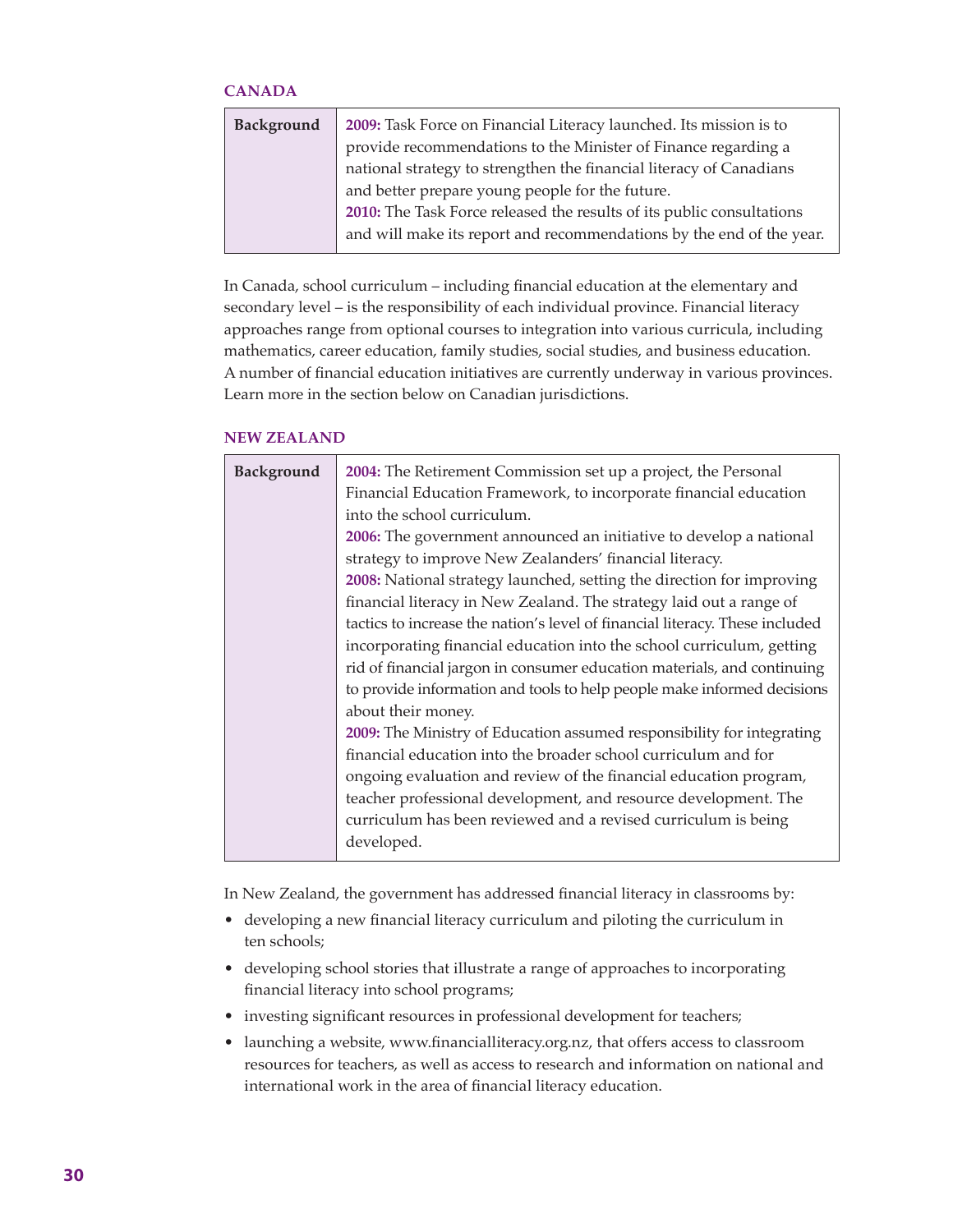The financial literacy program in New Zealand schools is integrated into the language, social studies, mathematics, and technology curriculum for students between the ages of five and fourteen.

### **SINGAPORE**

| Background | 2003: MoneySENSE, the national financial education program,       |
|------------|-------------------------------------------------------------------|
|            | launched. The program brings together industry and public-sector  |
|            | initiatives to enhance the basic financial literacy of consumers. |

Singapore's approach to financial education has been to encourage industry and educators to work together to develop and deliver financial education to students at all levels. At the elementary and secondary school levels, financial literacy is now integrated into relevant subjects, such as social studies, civics, and moral education.

The MoneySENSE program supplements the curriculum by:

- supporting and co-funding financial literacy enrichment activities in schools;
- engaging industry practitioners to conduct education talks.

By 2008, MoneySENSE programs had been conducted for over 100,000 students.

Singapore has also invested significantly in developing teacher resources. Among them is a CD-ROM with lesson plans and case studies that shows teachers how to promote financial literacy in schools.

# **Background 2003:** Financial Services Authority (FSA) launched to lead the National Strategy for Financial Capability. Part of FSA's mandate is to coordinate work on personal financial education across England, Scotland, Wales, and Northern Ireland to ensure synergy and consistency; however, education is organized separately in the four countries. **2004:** FSA published its strategy for consumer education, *Building Financial Capability in the UK*, following a lengthy consultation that began before FSA had been formally created. The strategy sets out seven priorities or projects, each with its own working group: schools, work, borrowing, young adults, families, advice, and retirement. **2006:** FSA published the results of a baseline survey and an accompanying document, *Financial Capability in the UK: Delivering Change*, that outlines a program for financial literacy, including addressing the needs of vulnerable consumers. **2007:** HM Treasury published *Financial Capability, the Government's Long-term Approach*, a report that officially sets out the government's perspective. The approach emphasizes teaching financial education in schools, so that when young people leave school they will have the skills and confidence to manage their money well; providing adults with high-quality financial information to enable them to make better decisions; and developing government programs to help vulnerable consumers.

### **UNITED KINGDOM (UK)**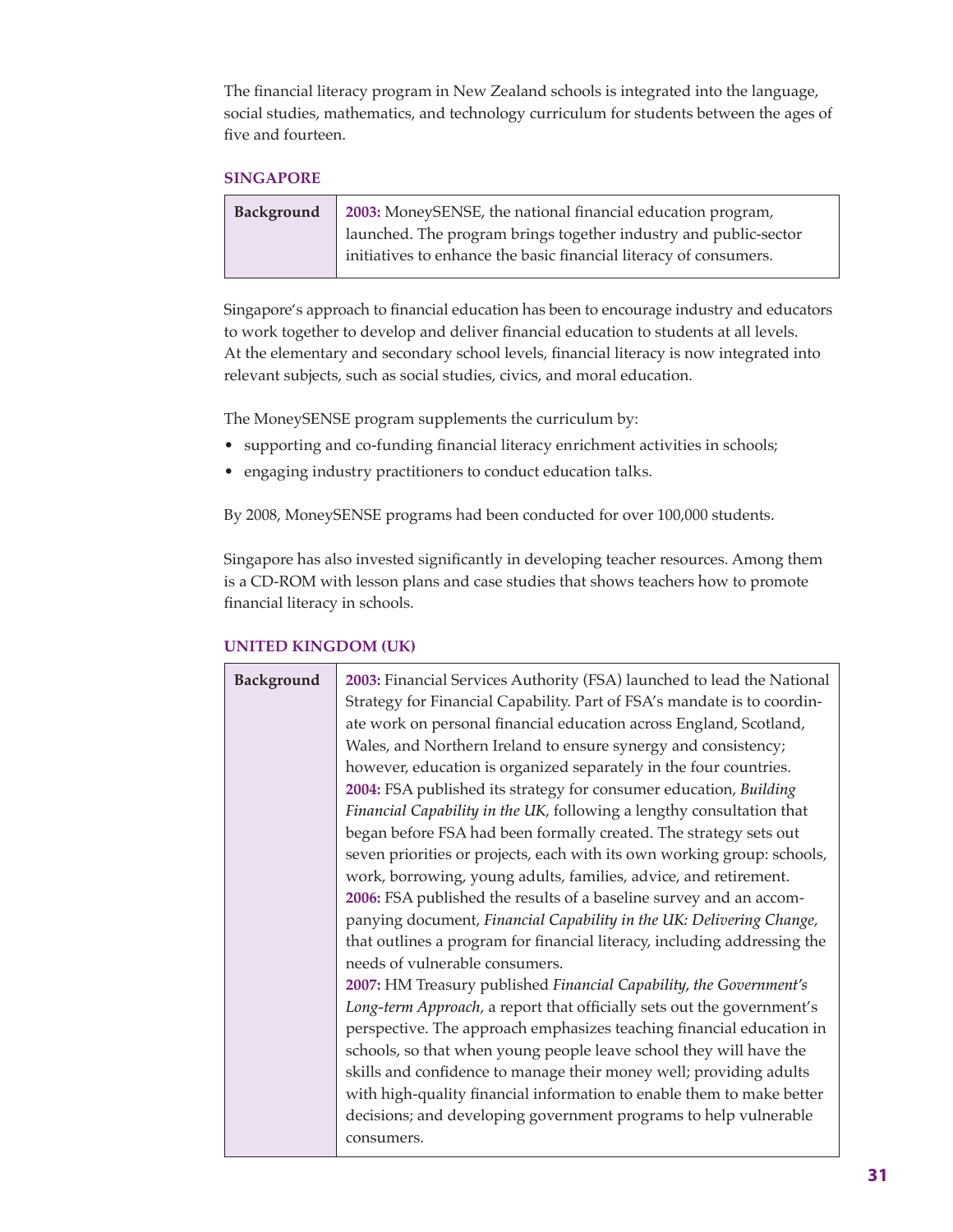England, Scotland, Wales, and Northern Ireland are all investing strongly in teacher training, but England's initiatives are of particular interest. Programs are provided through the Personal Finance Education Group and include the following:

- **What Money Means**, for elementary schools. This program is currently being expanded across England. It will embed a new way of teaching money issues at the elementary level. It will also create a bank of personal finance teaching resources and techniques that can be used by all 17,500 elementary schools in England. It is focused on giving teachers the skills and confidence they need to teach financial literacy.
- **Learning Money Matters**, for secondary schools. In April 2006, the FSA the independent body that regulates the finance industry – committed  $£17$  million over five years to fund the program. The FSA's support is part of the "schools" strand of the FSA's National Strategy for Financial Capability. In the first year significant contributions also came from Bank of America, AEGON, and UBS. Since September 2008, personal finance education has been an explicit part of the "economic well-being and financial capability" program of study in the National Curriculum. By 2011, finance education will be taught in 4,000 secondary schools. This will give 1.8 million students the opportunity to learn about money management.

#### **UNITED STATES**

| Background | 2002: Office of Financial Education established.                      |
|------------|-----------------------------------------------------------------------|
|            | 2003: Financial Literacy and Education Commission (FLEC) launched.    |
|            | Its mandate is to encourage government and private-sector efforts     |
|            | to promote financial literacy, to coordinate the financial education  |
|            | efforts of the federal government, and to develop a national strategy |
|            | to promote financial literacy.                                        |
|            | 2006: FLEC published Taking Ownership of the Future: The National     |
|            | Strategy for Financial Literacy, following a public consultation that |
|            | began in 2004.                                                        |
|            |                                                                       |

At the national level, the United States has made a great contribution to the research and literature available on financial literacy education. The U.S. Treasury has also launched the National Financial Capability Challenge for high school students. This awards program is designed to increase the financial knowledge and capability of youth across the United States.

School policy and curricula, however, are the responsibility of the individual state governments. Some states require personal finance instruction to be integrated into other subject matter. A few states require students to complete a course in personal finance as a requirement for graduation.

Two states merit special mention in this review:

**Utah:** Utah has made financial literacy a formal course requirement. Beginning in 2008, all Utah students have been required to successfully complete a half-credit course called "General Financial Literacy" in Grade 11 or 12 in order to graduate.

**Wisconsin:** The state's Personal Financial Literacy Task Force worked with government partners to create *Wisconsin's Model Academic Standards for Personal Financial Literacy*. The document is intended to lay the foundation for competent, confident, and financially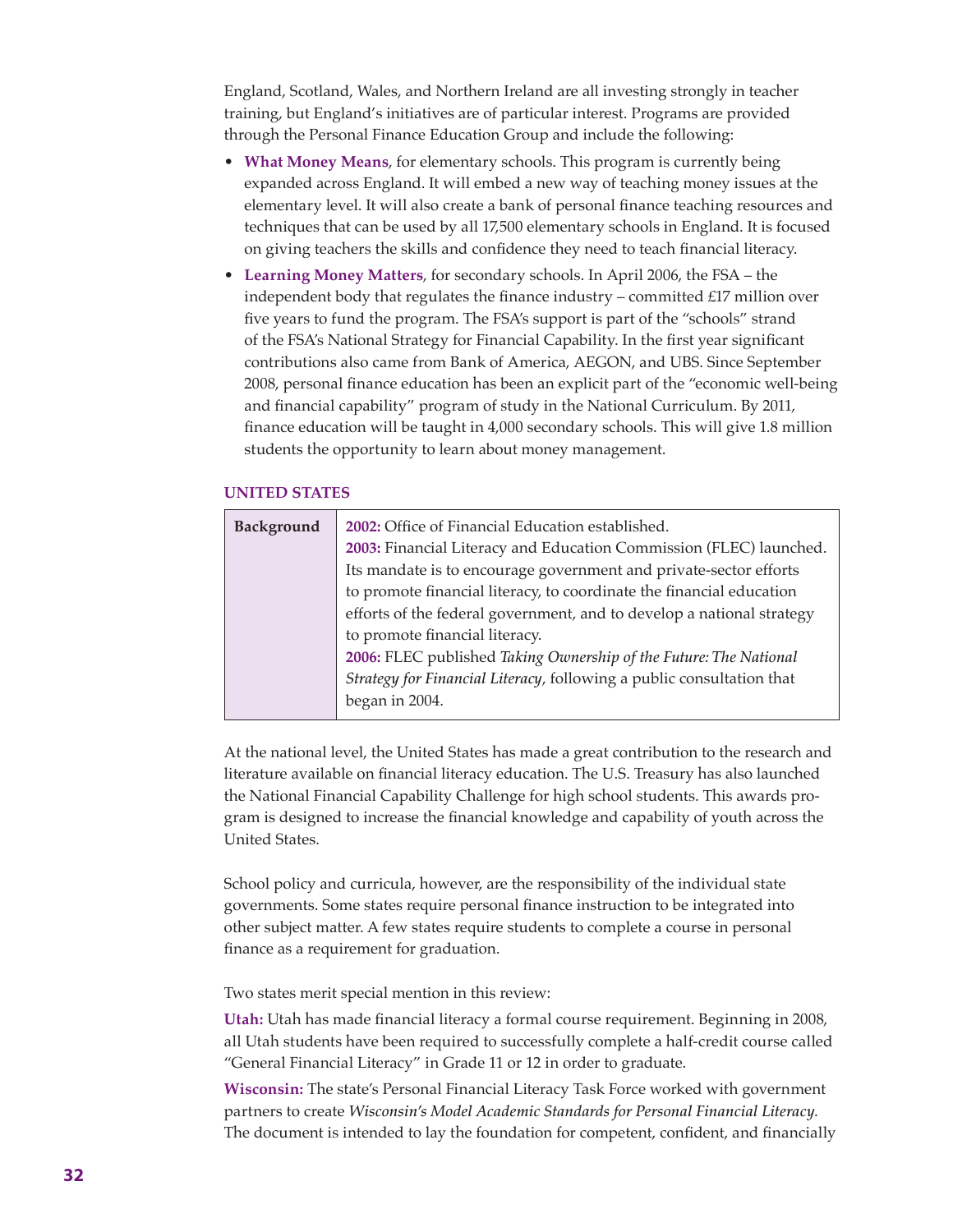literate citizens by identifying content standards, which describe what students should know and be able to do.

## **2. Canadian Jurisdictions**

### **BRITISH COLUMBIA**

British Columbia has been a national leader in promoting financial literacy education. The Ministry of Education and the British Columbia Securities Commission have collaborated to develop teacher resources and training. Highlights of their collaboration include the following.

**2003:** Development and pilot of *Planning 10*, a compulsory careers course that has a financial education module.

**2004:** Province-wide launch of the course.

**2007:** Updates made to the course. See www.bced.gov.bc.ca/irp/plan10.pdf.

The province has also launched *The City*, a learning program developed by the Financial Consumer Agency of Canada and the BC Securities Commission. The materials can be downloaded for use in a classroom or used as an online, self-directed course. See www.themoneybelt.ca/theCity-laZone/eng/login-eng.aspx.

#### **MANITOBA**

The Manitoba Department of Education, Citizenship and Youth has partnered with the Canadian Foundation for Economic Education (CFEE) to launch the Building Futures Project. While the project is still in the planning and development stage, the project team has made recommendations including curriculum revisions, the development of new courses and resources, and professional development for teachers to support implementation. To facilitate integration into the curriculum, a "learning map" has been developed which sets out a continuum of financial skills and knowledge across the grades.

#### **QUEBEC**

The Quebec Education Program is characterized by its competency-based approach and its focus on the learning process. The conceptual framework adopted by the Quebec Education Program includes five broad areas of learning that help students relate subjectspecific knowledge to their daily concerns, thereby connecting learning to real-life experiences. Financial literacy topics fall under two of these broad areas of learning:

- Environmental Awareness and Consumer Rights and Responsibilities
- Media Literacy

These areas of learning provide opportunities to integrate financial literacy topics into various subjects. For example, the Environmental Awareness and Consumer Rights area of learning includes topics such as understanding the responsible use of goods and services and the difference between needs and wants, and determining expenses and budgeting.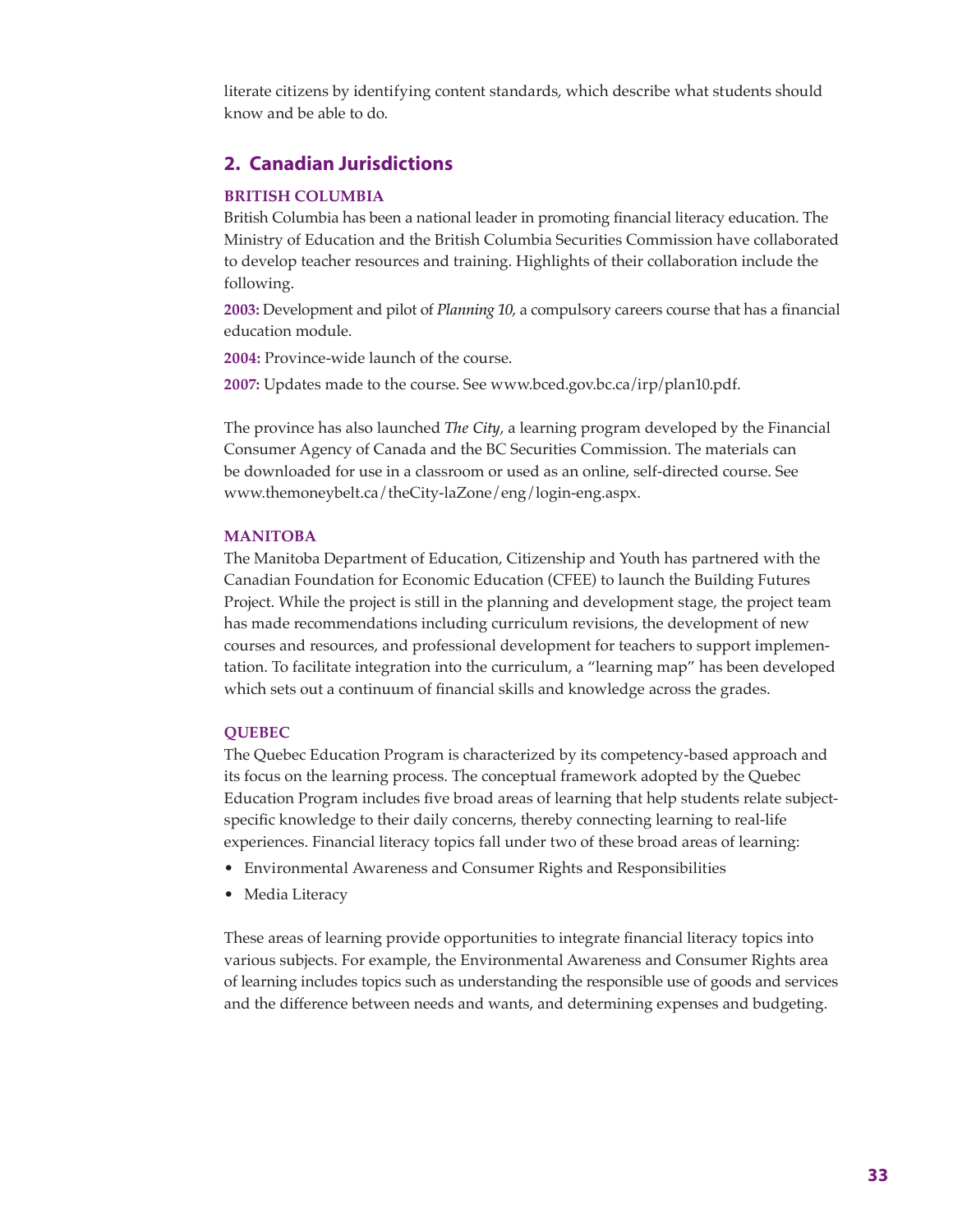# **ACKNOWLEDGEMENT**

The Working Group acknowledges with gratitude the contributions of thousands of people who participated in this important consultation process. This includes:

- students
- parents
- community members
- teachers
- principals
- school board leaders
- education organizations and researchers (e.g., faculties of education, stakeholder groups)
- not-for-profit groups
- members of the Canadian and international business and financial communities.